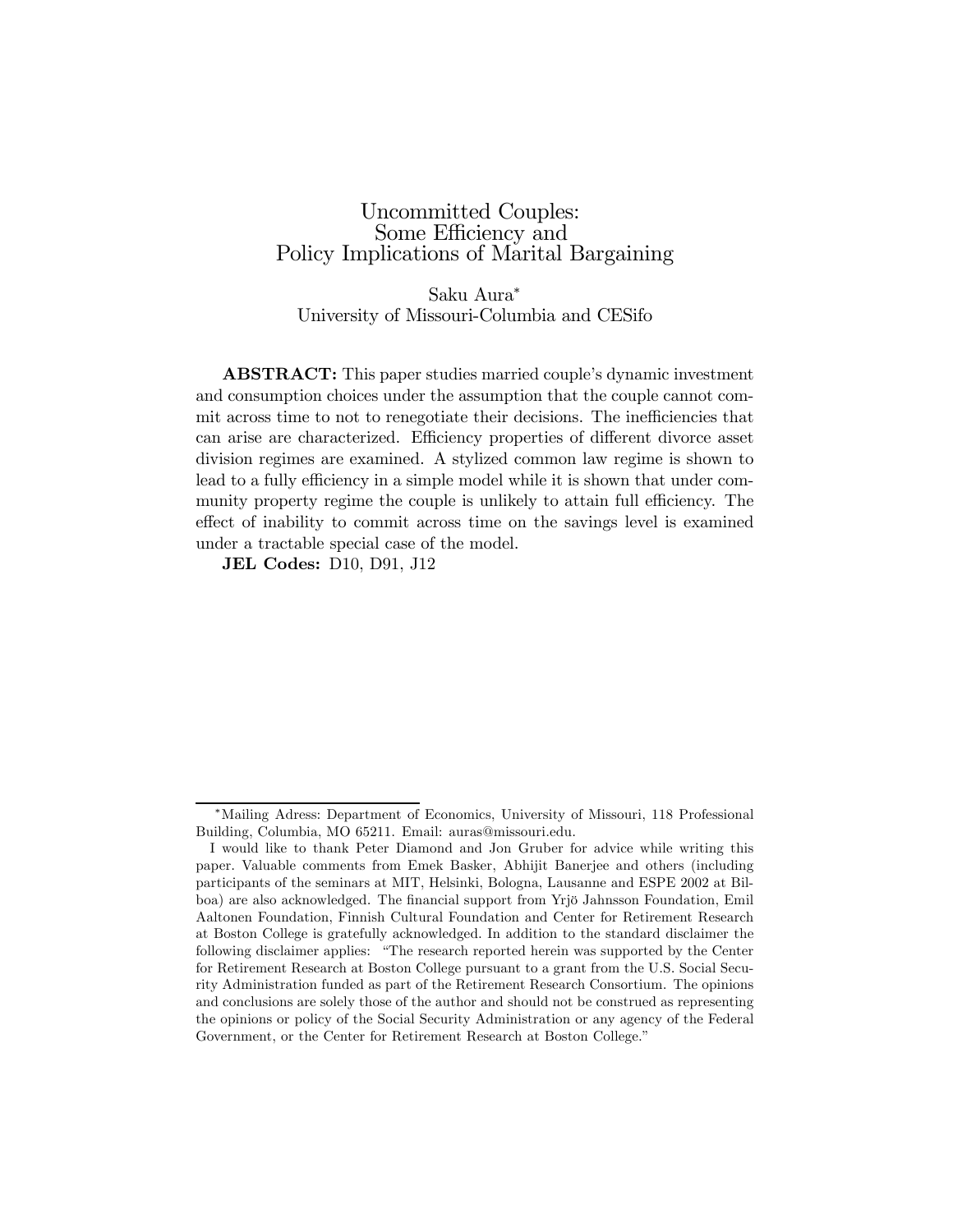## 1 Introduction

This paper studies the implications of inability commit across time for economic efficiency and decision-making. While there exists a vast literature on the effects of the inability to commit to a given solution in many applications (including investment decisions and monetary policy), the implications of this imperfectness have not been studied much in the context of a household. This paper asks how the fact that a (married) couple cannot necessarily credibly commit to a future consumption division affects the decision made today.

The setup of this paper is simple. A couple needs to decide today on how to divide current consumption between spouses and how much to save. They cannot credibly agree on how to divide consumption in the future, since they cannot commit not to renegotiate the current agreement in the future. Furthermore, the "balance of power" in the family might be different in the future, so one spouse might have comparative advantage in the family now that will decay in the future. This potential disparity of "balance of power" is shown to lead to an economic inefficiency within the household since the spouses cannot complete Pareto-improving trades between themselves across periods due to lack of commitment.

This paper remains mostly agnostic about the sources of the difference of "balance of power" across time periods by not explicitly modelling the phenomen in most cases. It is only assumed that for some reason, the relative "welfare weight"1 in the household's objective function varies across time periods. The reason why current objective function is not necessary aligned with the future objective can be justified e.g. by assuming that the spouses engage in period-by-period bargaining. If, loosely speaking, the relative outside options of the spouses differ from period to period, then welfare weights will differ too. Reasons for nonconstant relative outside options abound: dynamic effects of labor force attachment of spouses (through human capital acquisition), spouse specific educational investments, the details divorce laws, remarriage prospects, health shocks<sup>2</sup> and time-varying differing relative attachment to the community outside the family.

<sup>1</sup>This correspond to the ratios of marginal utilities of consumption on a given period between spouses in the optimum solution.

<sup>&</sup>lt;sup>2</sup>This paper, for most part, does not deal with uncertainty, which is a integral part of health shocks.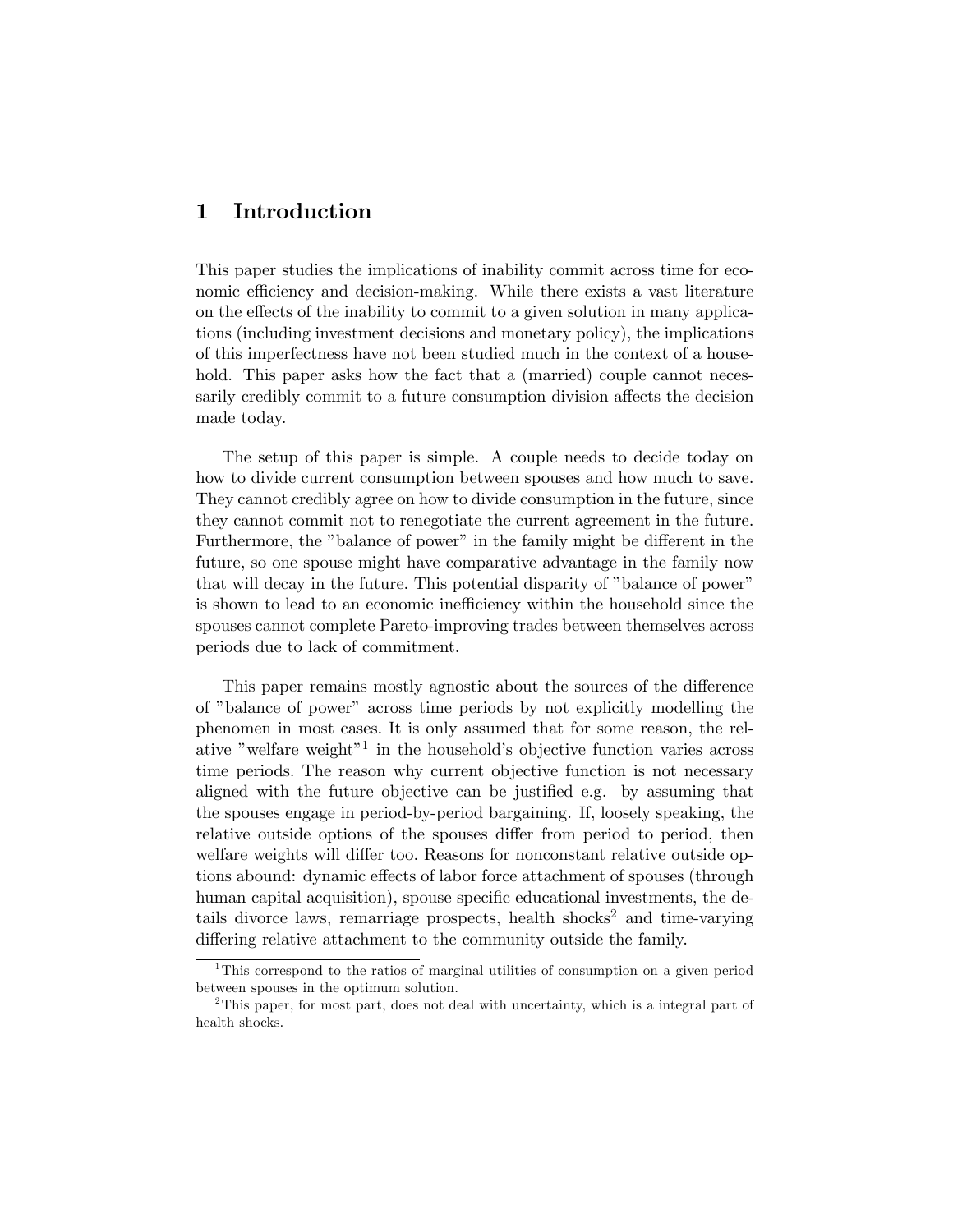A major exception to the agnostic attitude toward the "balance of power" phenomen is taken in the section dealing with divorce. This paper makes two contributions to theory of divorce: First it shows how divorce rules can have an effect on savings for families that stay married through their effect on the marital bargaining. In a tractable repeated Nash-bargaining model (a special case of the general model), this effect can be positive or negative depending on the elasticity of intertemporal substitution of the utility functions. This effect is completely separate from the traditional "insurance against bad outcome" effect of divorce on savings considered in Cubeddu and Ríos-Rull (1997).

The second contribution to the theory of divorce is efficiency comparison between different divorce regimes. It is shown in the section 4 that a stylized common-law property regime attains full efficiency under special conditions while the community property regime is unlikely to lead to full efficiency. Thus the choice between common-law and community property regimes involves potentially an equity-efficiency trade-off.

This paper is a part of the growing literature of models of family that models the family not as a single aligned entity, that can be modelled as if it were an individual agent, but as group of agents whose preferences are not necessarily completely aligned. While this line of inquiry goes back at least to Becker (1973), the papers that initiated the more recent interest in this research topic are papers on Nash bargaining models of family (Manser and Brown 1980, McElroy and Horney 1981) and papers on the efficient contracting models of family (starting from Chiappori 1988). It is interesting to note, that many empirical papers in this literature implicitly assume lack of full commitment across time-periods (and legislative regimes) in household decision-making. Examples of this are papers using the effects of law changes to test the single-utility-function view of the household, like Aura (2001), Duflo (2000) and Lunberg, Pollack and Wales(1996).

This paper can be seen as a simple extension of the framework set out in the series of papers by Chiappori and his coauthors into dynamic setting. Mazzocco (2000) extends similar ideas as this paper, although its focus is different. Mazzocco's analysis of risk is more general than in this paper, but he restricts his analysis of investment decisions into cases where one household member holds all the property rights on the assets.

There are two separate branches of literature that are closely related to this paper. First, a new and a small branch is the one which this paper is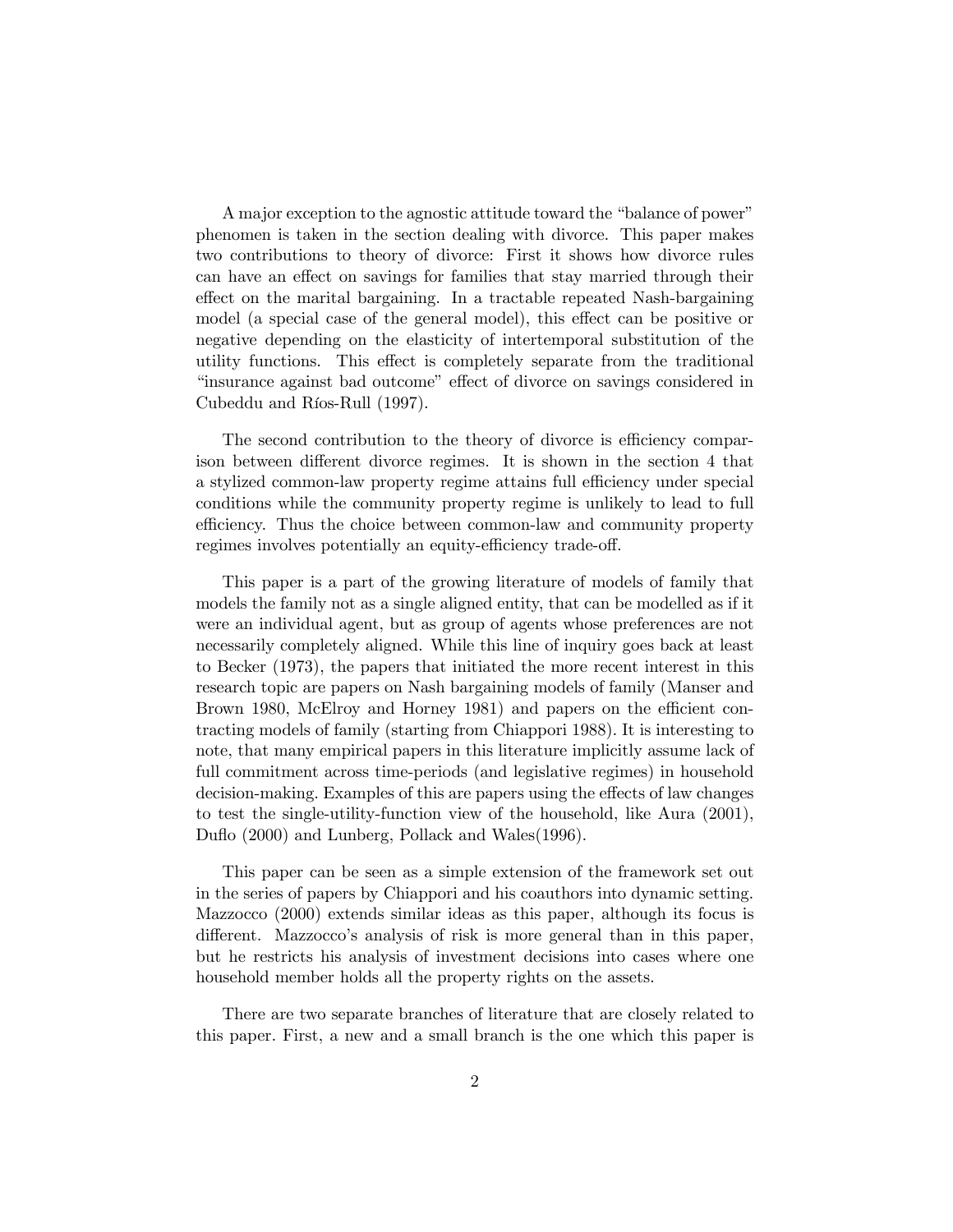also belongs to: the literature on savings decisions and family bargaining. Three papers are worth mentioning here: Browning (2000), Lundberg and Ward-Batts (2000), and Lundberg, Startz and Stillman (2002). Browning (2001) presents a two-period game-theoretic model, where he shows that under certain assumption, the non-cooperatively made savings and investment decisions yield full Pareto efficiency. Papers by Lundberg and coauthors on the other hand are mostly empirical papers trying to shed light on retirement related issues (like the drop in consumption at retirement) using household bargaining logic and models relatively similar to, although simpler than, the ones presented in this paper.

The other related literature is the growing literature on informal insurance arrangements. Two examples of this are Attanasio and Ríos-Rull (2000) and Ligon, Thomas and Worral (2000). This literature emphasizes the same issue as this paper: the inability to commit across time (and states of the world). However, since most of this literature is on agricultural communities in developing countries, they do not see savings as the most interesting aspect (since the crop cannot be stored indefinitely) and emphasize risksharing almost solely. Ligon et al. do consider savings, but while coming close to the results of the first part of this paper, they do not emphasize the role of savings in their model.

The paper is organized as follows: Section 2 presents the basic model. Section 3 analyzes the effect of lack of commitment on the households savings level. Section 4 analyzes efficiency properties of different divorce regimes. Section 5 considers the problem of life-insurance protection for surviving spouses. Section 6 concludes.

## 2 The basic model and results

Can a married couple commit to a given consumption path and sharing rule across time? One reason to think that the answer to this question might be negative is that the outside options (outcomes, should they divorce) of the spouses might evolve in time. This might make the agreement based on yesterday's balance of power unsustainable today. If this is the case, then in today's decision making the couple has to take into account the effect of today's choices on future decisions. This dynamic linkage, through the fact that future behavior is constrained by the outcome of future renegotiation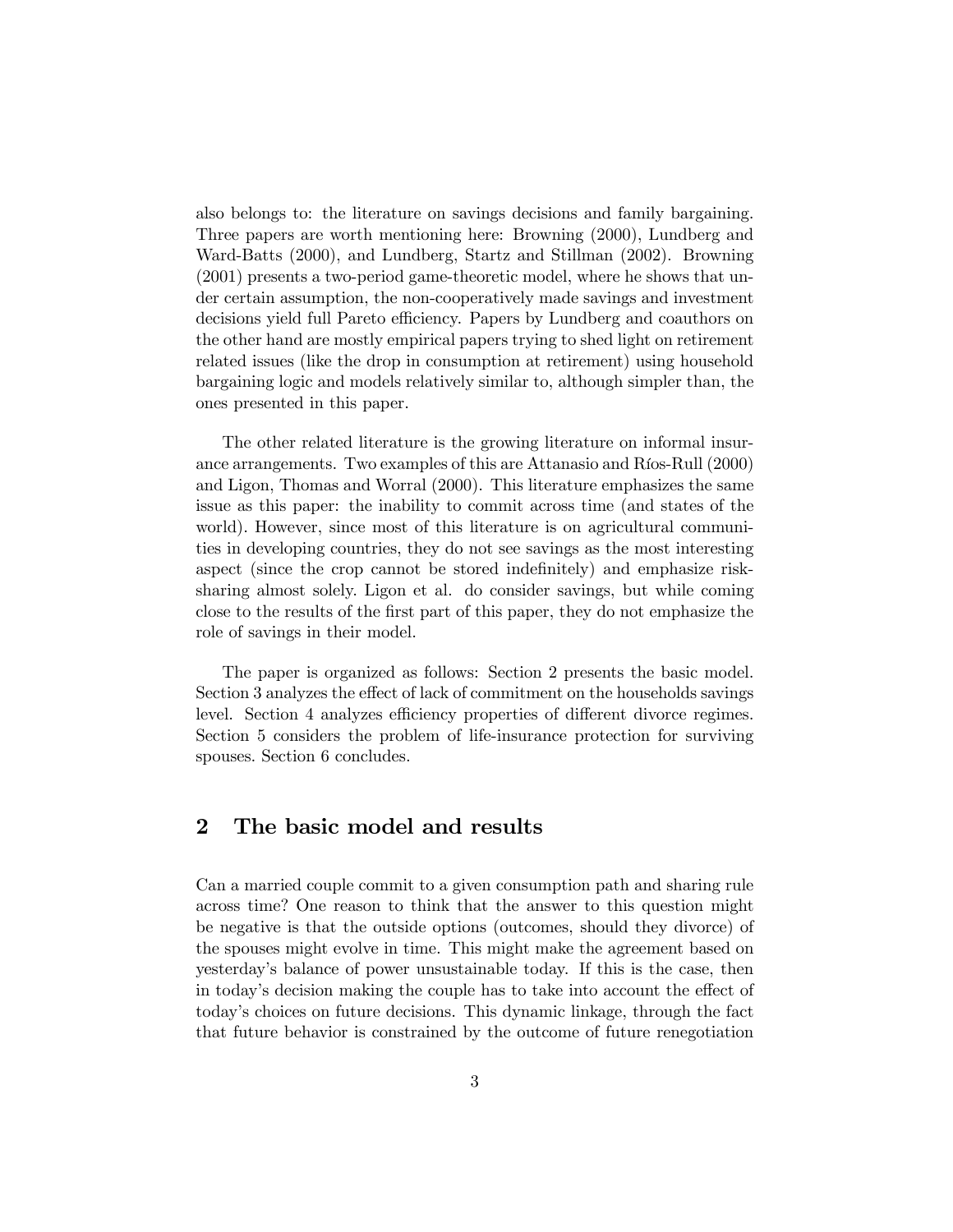process and the fact that today's choices affect this process, is the central attention of the study undertaken in this paper. In order to proceed, this paper makes three further assumptions on the decision making process.

First, the within-period decision-making is assumed to Pareto-efficient with respect to the constraints. This can be seen either as a simple modelling choice or as a statement about possible interactions within a couple. If we assume that no motives of malice guide the decision-making (and even these could be incorporated into the utility functions) it is hard to believe that a partner in a couple would turn down suggested change that would make both partners better off while fully taking into account the constraints of the problem. At least as long as the partners are sufficiently patient and the random divorce risk<sup>3</sup> is sufficiently low, it is a justifiable working assumption to assume that the couple can overcome prisoner's dilemma type problems that they might face.

The second, related assumption, is a very strong assumption on rationality. In the models that follow, it is assumed that in making decisions about savings and investment (these could broadly be viewed to include decisions about human capital investment) the strategic element of each of these decisions in the future is fully understood and incorporated in the decision making. By the structure of the models that follow (say repeated Nash-bargaining), this means that the couple is able to understand the very complicated dynamic effects of current period decisions.

Third important assumption is that of full information. While many of the results presented here are or could be extended to one type of uncertainty (exogenous risks) the issues relating to asymmetric information (hidden knowledge or hidden actions) within marriage are not considered. This can be viewed as an important caveat in modelling families, since it might be argued that one of the spouses often has informational advantage

<sup>&</sup>lt;sup>3</sup>The simplistic view on divorce taken in this paper is the following. Each period two states of the world are possible: under the normal circumstances, the couple continues together if their utility from sticking together under the cooperative regime is higher than in the case of divorce. However, in each period, there is a remote chance of a random shock that irrespective of economic variables makes the couple incompatible with each other (say one partner is caught cheating). The latter (an unmodelled phenomen) is what is called the risk of divorce in this paper. Also, for most of the paper the break-up of relationship is interchangeable with divorce, since unless different legal environments are explicitly modelled, it does not matter whether the couple is legally married or not for the decision making problem.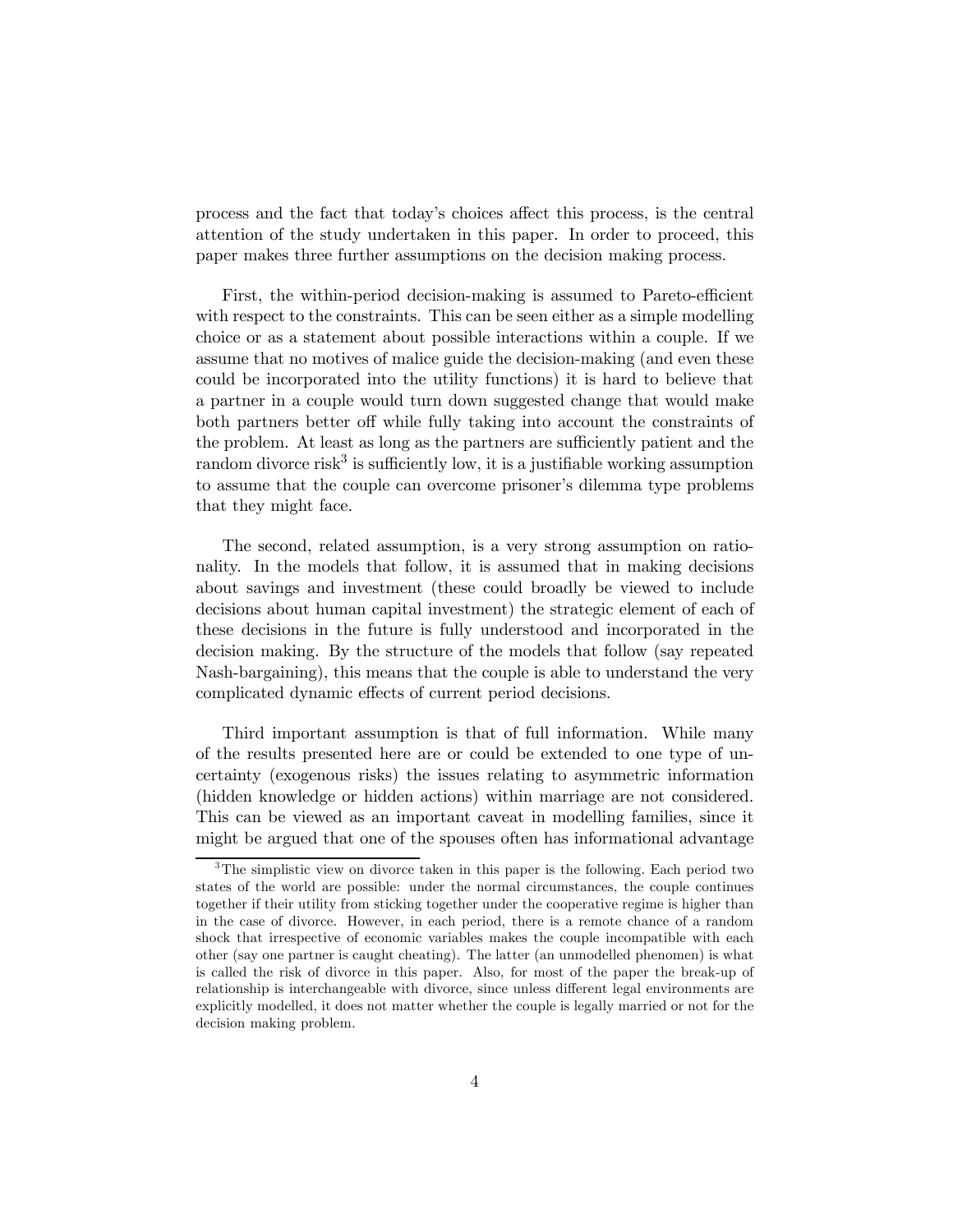over families finances (the one who takes care of the day-to-day finances). This possible extension is left to further research.

To illustrate the decision-making problem that the couple<sup>4</sup> faces, when it cannot commit to a time-consistent solution, consider the following problem. Let the world last for T-periods. Assume that there is no uncertainty and that the only decision the couple faces at period  $t$  is how much to save and how to divide the current consumption between spouses. Assume that the life-time utility functions of respective spouses are defined as time-separable utilities over their own consumption only:

$$
U^m = \sum_{t=1}^T u_t^m(c_t^m)
$$
  
and 
$$
U^f = \sum_{t=1}^T u_t^f(c_t^f),
$$

where superscripts  $m$  and  $f$  refer to husband and wife respectively.

The inability to commit means that future behavior is taken into account as a constraint on the constrained Pareto-efficient decision program at every period. Starting from last period this means that at period  $T$  the problem that couple solves is: $5$ 

$$
V_T^m(A_T) = \max_{c_T^m, c_T^f} u_T^m(c_T^m)
$$
  
subject to  $A_T = c_T^m + c_T^f$   
and  $u_T^f(c_T^f) = V_T^f(A_T)$ ,

<sup>&</sup>lt;sup>4</sup>The assumption that there are exactly two members of the family whose utility functions are relevant for the decision making will matter for the results that follow. So this paper's results do not necessarily extend to families with teenage or grown-up children or other family members participating in the decision process. The key is that children can be included through the effect of their consumption through parent's utility functions, but not as someone exerting any power in the decision-making.

 $5$ As long as we assume that there is only one private consumption good the period  $T$ maximization is trivial.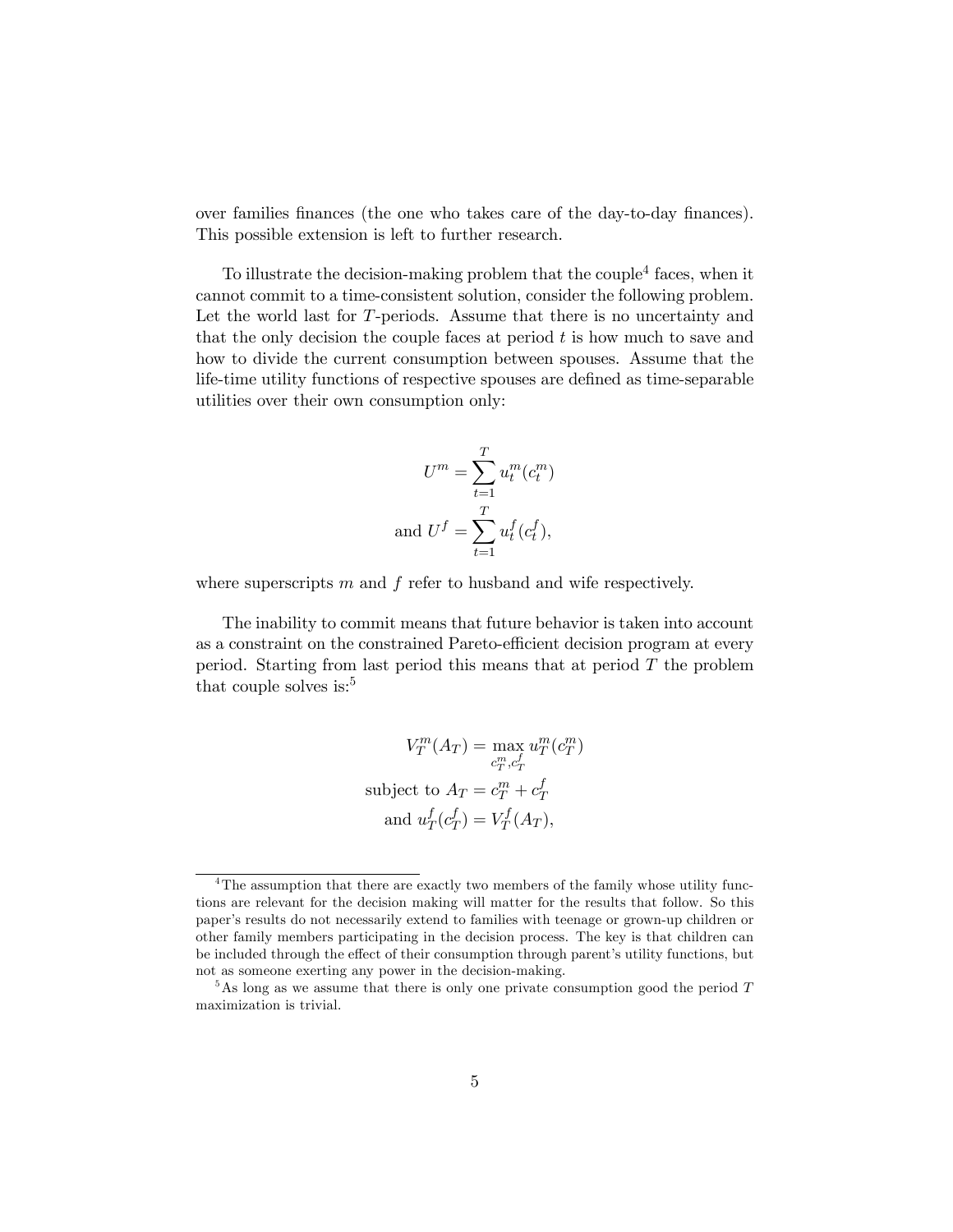for some function  $V_T^f(A_T)$  that represent wife's period specific utility level at time T in the optimum.<sup>6</sup> The  $V_T^m(A_T)$  and  $V_T^f(A_T)$  functions are reduced form representations of the household decision-making process, representing the point in the utility possibility frontier that the household will choose. A leading example of structural form representation that could be characterized by these functions is Nash-bargaining between spouses (being a member of the class of Pareto efficient decision-making processes).

Working backwards, at period  $T-1$  the household now has three choice variables, current consumption of respective spouses and the assets level at period  $T$ . The inability to commit across time is captured by the fact that they cannot contract on the respective consumption levels of spouses at period  $T$ . Instead, they have to take the decision process in the period  $T$ as a constraint while making decisions at time  $T - 1$ . One possible way to characterize this constrained decision problem is:

$$
V_{T-1}^m(A_{T-1}) = \max_{c_{T-1}^m, c_{T-1}^f, A_T} u_{T-1}^m(c_{T-1}^m) + V_T^m(A_T)
$$
  
subject to  $A_{T-1} = c_{T-1}^m + c_{T-1}^f + \frac{A_T}{(1 + r_{T-1})}$   
and  $u_{T-1}^f(c_{T-1}^f) = V_{T-1}^f(A_{T-1}) - V_T^f(A_T)$ ,

where, as earlier,  $V_{T-1}^f(A_{T-1})$  represents the sum of the wife's periodspecific utilities at period  $T - 1$  and T in the optimum. The functions  $V_{T-1}^m(A_{T-1})$  and  $V_{T-1}^f(A_{T-1})$  give us a reduced form representation of the decision making process without commitment.

Using backward induction this leads to following characterization of the problem:

 $6$ This is nothing more than the usual characterization of Pareto-efficient choice, except that for generality it is assumed that the wife's utility level is a function of the wealth holdings of the household at period T. The dependence of  $V_T^f$  on the wealth holding makes it possible to characterize general efficient forms of household decision-making (like Nash-bargaining or social welfare function maximization) where an increase of wealth available in the period  $T$  will in general have effect on the utilities and consumptions of both spouses.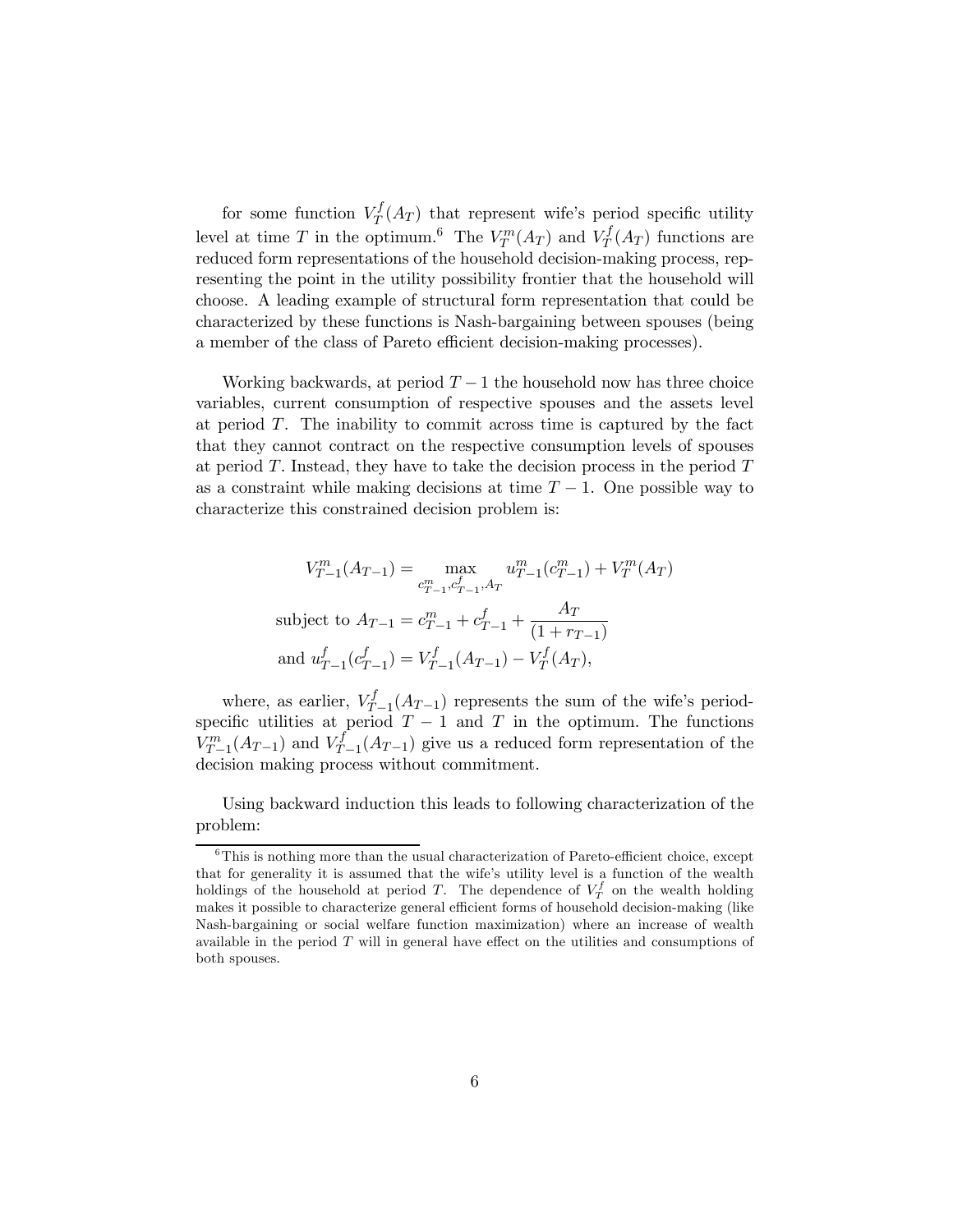$$
V_t^m(A_t) = \max_{c_t^m, c_t^f, A_{t+1}} u_t^m(c_t^m) + V_{t+1}^m(A_{t+1})
$$
  
subject to  $A_t = c_t^m + c_t^f + \frac{A_{t+1}}{(1+r_t)}$   
and  $u_t^f(c_t^f) = V_t^f(A_t) - V_{t+1}^f(A_{t+1}).$ 

The first constraint is the usual budget constraint, where  $A_t$  is the remaining life-time wealth of the couple at period  $t$ .<sup>7</sup> The second constraint is the usual Pareto-efficiency requirement altered to take into account that the couple is constrained by the process characterizing their decision-making in the future and cannot commit to (potentially better) future consumption allocations that are incompatible with that process. Naturally, a completely equivalent characterization of the process is the maximization of the wife's life-time utility subject to constraint on the husbands utility level. This interchangeability will become useful in providing short proofs for the theorems.

A key assumption in the definition of  $V_t$ -functions is that they are functions of the current assets holdings only. Thus, while this will be extended in one direction to handle multiple assets, it precludes complicated dynamic dependencies from past actions. This assumption can be defended on tractability grounds and by its intuitive appeal.<sup>8</sup>

It is important to understand that the above is meant to be a characterization of the optimum in a same way as Pareto-frontier characterizes possible optima in a usual exchange economy setting. This means that while we can study properties of the optimum using this characterization, we cannot derive comparative statics with respect to changes of the economic parameters without specifying the structural process by which the couple arrives into the solution.<sup>9</sup> Thus, without further specification of the process we can

<sup>&</sup>lt;sup>7</sup>All the analysis in this paper would go through when  $A_t$  is construed as the net wealth of the couple at time  $t$ , and in each period each partners gets an additional amount (possible negative) of income  $I_t^m$  and  $I_t^f$  respectively. While completely equivalent characterizations of the dynamic budget constraint in the current environment, in the extensions this allows for the respective  $I_t$ -processes to be contingent on the divorce or widowhood states. Thus the results do extend to a more general specification of the household's state-contingent budget constraint.

<sup>8</sup>However, this excludes the possibility that the assets division in case of divorce might be affected by e.g. a spending spree prior to divorce by one of the spouses.

<sup>&</sup>lt;sup>9</sup>A reduced-form way of doing this would be to parametrize the  $V_t^f$ -function family.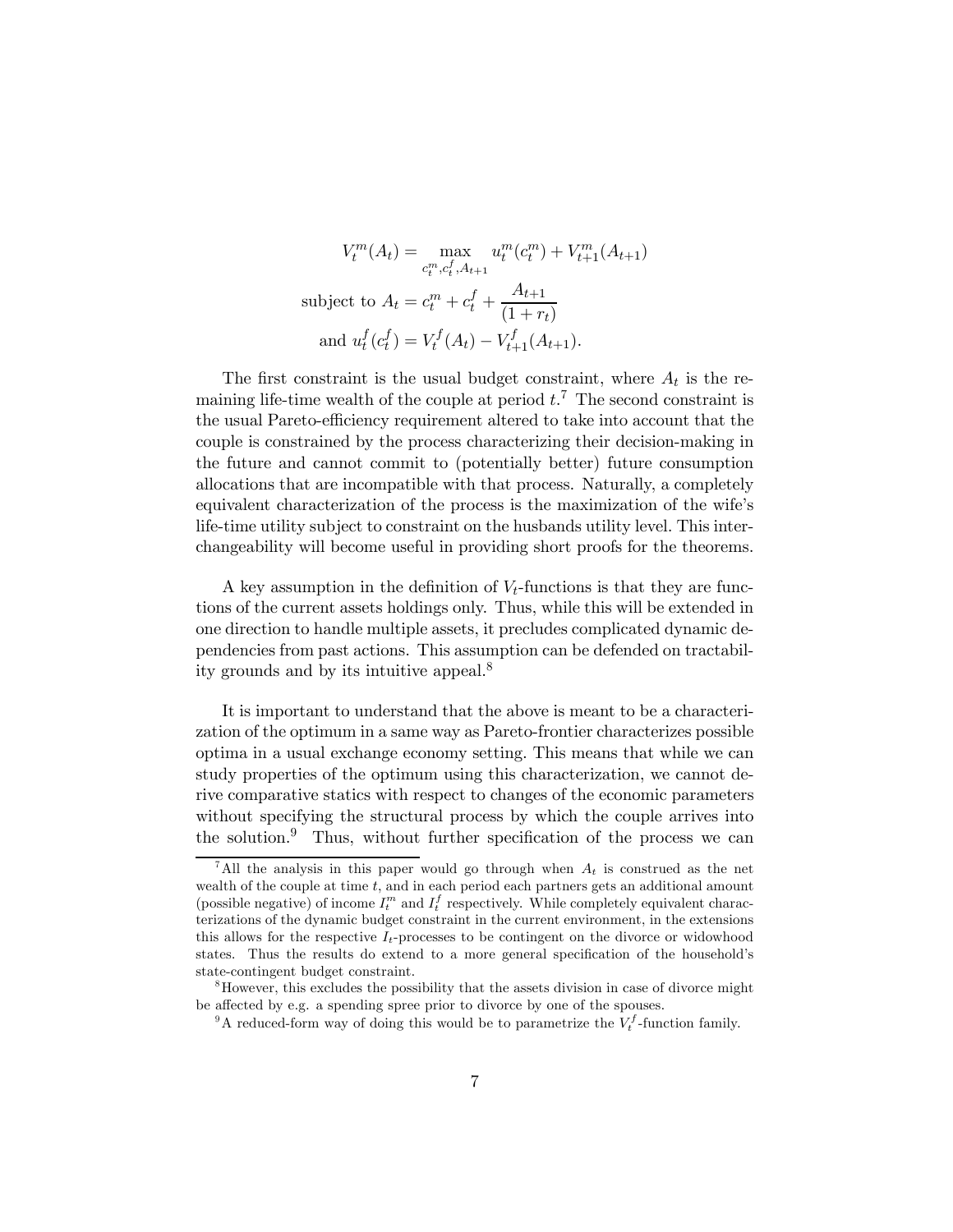study types of inefficiencies that can arise and if we find policy intervention that can lead to a first-best solution, we can claim that it will make at least one member of the couple better off. However, without getting into the black box of family decision making, the approach followed in this section cannot be used to say anything about within family redistributive effects. This is an important qualification, since some of efficiency-enhancing policy recommendations of this paper might have huge distributive impacts (like the desirability of common-law divorce asset division regime over community property regime purely on efficiency grounds).

To characterize the efficiency properties and to describe the nature of inefficiencies that can arise because of the lack of commitment across time periods, the following assumption will be made.

**Assumption 1** (More wealth is better for both in every period)  $V_t^{m} \ge 0$ and  $V_t^{f'} \geq 0$  for all time periods in the optimum solution.

The justification for assumption 1 is that it bounds the bargaining effect of wealth to not dominate the intuitive effect of more wealth (the expansion of the budget set in the future effect dominates the bargaining effect of more wealth). A problem with assumption 1 is that it is in terms of both  $V_t^{m}$  and  $V_t^{f'}$ . While intuitively appealing, this is not completely satisfactory, since only one of the  $V_t$ -functions should be taken as fundamental of the problem (i.e. reduced form presentation of the bargaining process), the other being a quantity derived from the optimization solution. While the author feels that assumption 1 is a reasonable restriction on the class of admissible models under many circumstances, this might not be satisfactory to all the readers. Therefore it is also necessary to give fundamental sufficient conditions that would yield Assumption 1. A set of alternative conditions guaranteeing that assumption 1 holds is given as lemma 0.

Lemma 0. Any one of the following assumptions is sufficient for Assumption 1 to be satisfied:

a) Value functions are independent of wealth for one of the spouses:  $V_t^{f'} = 0$  $\forall t, A_t \text{ or } V_t^m = 0 \ \forall t, A_t.$ 

An analogy of this into the exchange economy setting is that while we can study the properties of the Pareto-frontier, in order to say how the equilibrium changes with respect to the outside parameters, we need to make additional assumptions (like price-taking and utility maximation) to have predictions about the effects of parameter changes.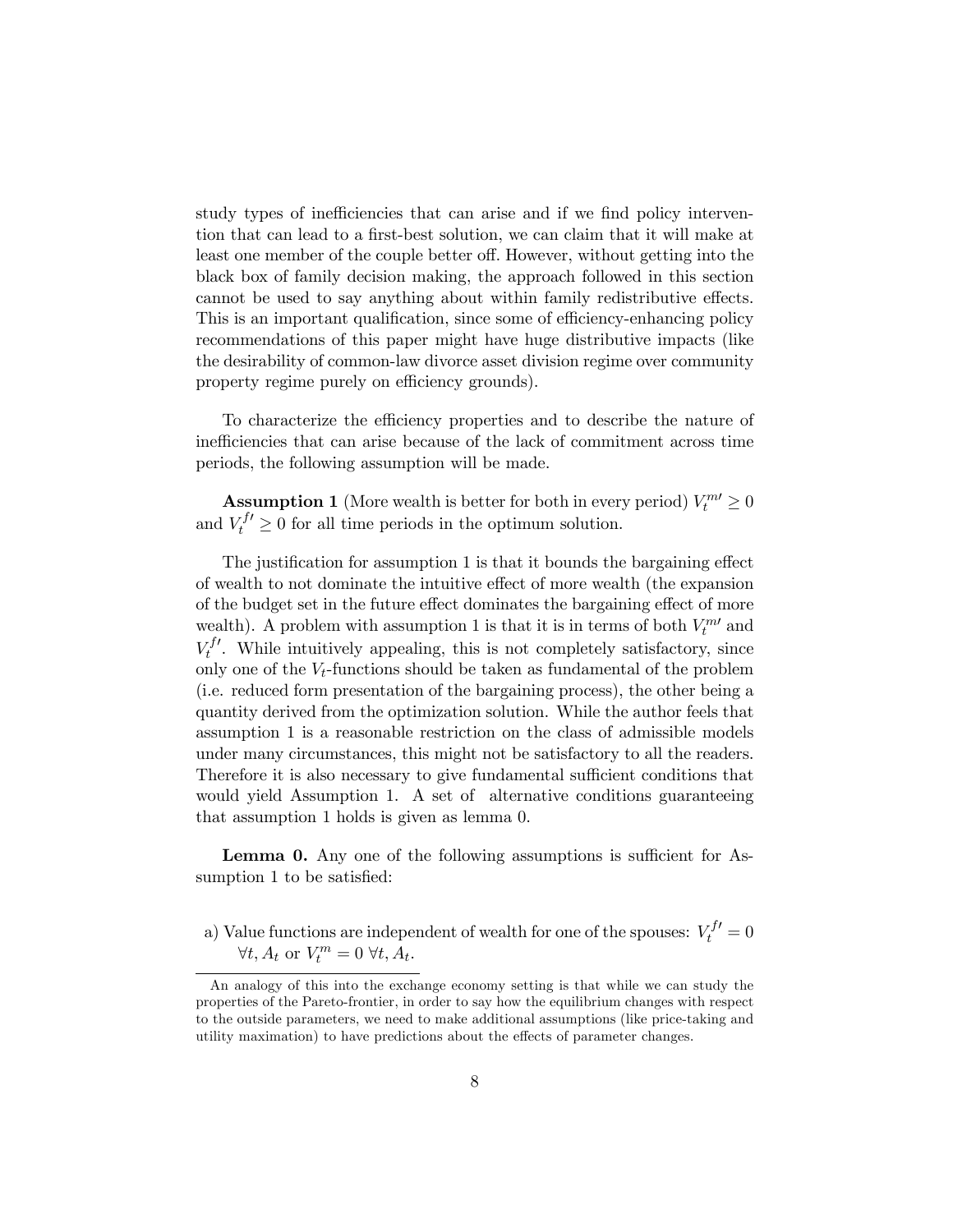- b) Two period world and wealth good for both in second period: let  $T = 2$ and let the second period solution be characterized by a sharing rule for wealth:  $c_2^m = \psi_2(A_2)$  and  $c_2^f = A_2 - \psi_2(A_2)$ . Furthermore let  $0 \leq \psi_2 \prime \leq 1$ .
- c) T-period world, with last period described as in b) and letting the series of functions  $V_t^f(A_t)$  satisfy following conditions:  $V_t^{f'} \geq 0, V_t^{f''} \leq 0$  $∀t, A_t$  and

 $(1 + r_t)V_{t+1}^{f'}(A) \geq V_t^{f'}(A) \,\forall t, A.$ 

- d) Like c), but applying the restrictions on  $V_t^m(A)$ -functions.
- e) CRRA-utilities and outside options in repeated Nash-bargaining: Let Assumptions 2-5 hold of the section 3 hold.
- f)  $V_t^m \geq 0$  and  $V_t^m \leq u_t^{m}$   $\forall t$  in the solution; or equivalently  $V_t^{f'} \geq 0$  and  $V_t^{f'} \leq u_t^{f'} \ \forall t$  in the solution.

#### Proof: See Appendix.

The point of Lemma 0 is to illustrate that Assumption 1 covers a large class of interesting problems. Some of these alternative conditions need further commenting: first f) is nothing more than restatements of Assumption 1 using envelope theorem to derive more interpretable conditions. It suffers from the same weakness as Assumption 1, it refers to quantities (marginal utilities of consumption) that are defined in the optimum.

Condition a) provides an interesting special case, where one of the spouses, say the husband, has constant outside options. This means, that in the optimum, the wife will attain full efficiency in her consumption plan even though the husband's consumption plan might be distorted.

Condition e) provides an example of a structural model that satisfies the Assumption 1.

Conditions b), c) and d) are the most fundamental. Condition b) uses two-stage budgeting in the last period as the starting point (the sharing rule of assets). This can be viewed as fundamental description of the bargaining and not as an outcome.<sup>10</sup> Conditions c) and d) extend this with relatively

 $10$ Unfortunately this two-stage budgeting does not extend to any other than last period. In all other periods there are three goods, one of which is a public good (assets in the next period).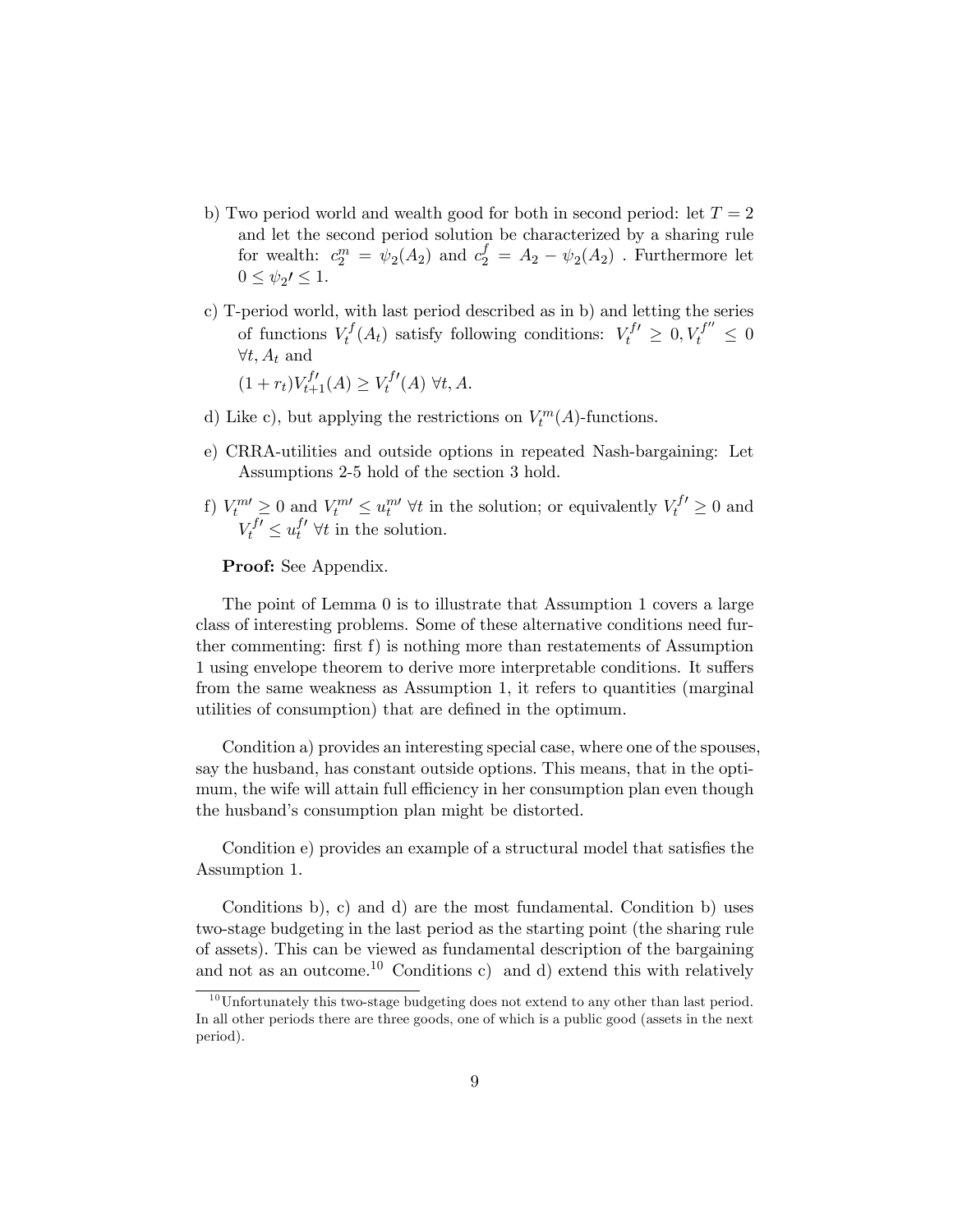strong assumptions into T-period setting. However, the wide class of problems that will satisfy Assumption 1 will become evident from the proof of condition c). From that proof we can see that condition c) is just a very strong sufficient condition that can be violated while Assumption 1 still holds.<sup>11</sup> Thus Assumption 1 is rather general.

Definition 1. (Undersaving and oversaving) Define the situation where  $u_t^{m'} < (1+r_t)u_{t+1}^{m'}$  and  $u_t^{f'} < (1+r_t)u_{t+1}^{f'}$  as undersaving and situation where both inequalities are reversed as oversaving.

The justification for the definition of undersaving is that it defines a situation where a both spouses would prefer to transfer current consumption into next period consumption. It is noteworthy, that the definition here applies to consecutive time periods only.

Theorem 1. Let assumption 1 be satisfied. In the optimum there cannot be undersaving nor oversaving.<sup>12</sup>

**Proof:** Let  $\mu_t$  and  $\lambda_t$  be the Lagrange-multipliers for the budget constraint and the wife's utility level constraint on the period t-suboptimization. The first order conditions for the optimization are:

$$
u_t^{m'} - \mu_t = 0
$$

$$
\lambda_t u_t^{f'} - \mu_t = 0
$$

$$
V_{t+1}^{m'} - \frac{\mu_t}{1 + r_t} + \lambda_t V_{t+1}^{f'} = 0.
$$

 $11$ Condition c) is too strong in two senses. First, it requires that the inequality holds for all values of possible values of A. However, this is only done to avoid a (circular) reference to quantities relating to the optimum. Another sufficient condition is that  $(1 +$  $r_t)V_{t+1}^{f'}(A_{t+1}) \geq V_t^{f'}(A_t)$ , where  $A_{t+1}$  and  $A_t$  are the quantities chosen in the optimum (this form is implied by the for all values of A condition, concavity of  $V_t^{f'}$  and by the fact that  $A_t > A_{t+1}$ ). Even this is not necessary, since this inequality condition is also just a sufficient condition, that may not be satisfied while Assumption 1 still holds.

 $12$  Note that the non-negativity constraints on consumptions are ignored in the specification. While this is mostly to save on notation, it is not completely without loss of generality. An assumption that would guarantee an interior optimum with respect to consumption is that  $\lim_{c_t^q \to 0} u_t^{q'}(c_t^q) = \infty$   $\forall t$  where  $q \in \{m, f\}$ . Otherwise Theorem 1 might not hold for if the non-negativity constraint on consumption are imposed and at least one of these constraints is binding in the optimum.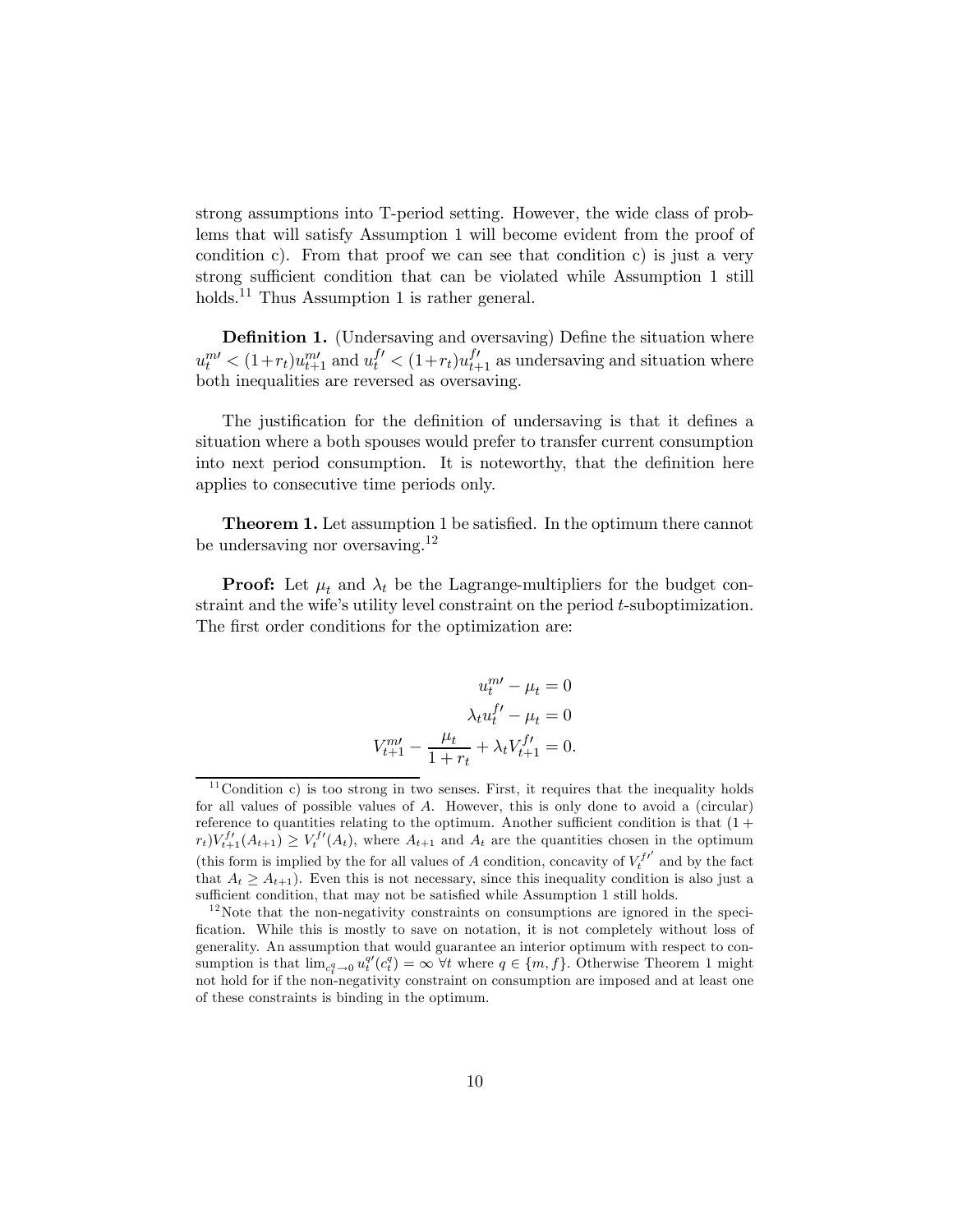Using the envelope theorem and the first order condition with respect husband's consumption the intertemporal first order condition can manipulated as:

$$
\mu_{t+1} - \lambda_{t+1} V_{t+1}^{f} - \frac{\mu_t}{1 + r_t} + \lambda_t V_{t+1}^{f'} = 0 \Leftrightarrow
$$

$$
u_{t+1}^{m'} - \frac{u_t^{m'}}{1 + r_t} = (\lambda_{t+1} - \lambda_t) V_{t+1}^{f'}
$$

By considering the same problem from wife's perspective (and using relations between the Lagrange coefficients in the two problems), the intertemporal first order condition for the wife can be written as:

$$
u_{t+1}^{f\prime} - \frac{u_t^{f\prime}}{1+r_t} = \left(\frac{1}{\lambda_{t+1}} - \frac{1}{\lambda_t}\right) V_{t+1}^{m\prime}.
$$

By applying the envelope theorem, the dynamic first order conditions can be now written as:

$$
u_{t+1}^{m\prime} - \frac{u_t^{m\prime}}{1+r_t} = (\lambda_{t+1} - \lambda_t) V_{t+1}^{f\prime}
$$
  

$$
u_{t+1}^{f\prime} - \frac{u_t^{f\prime}}{1+r_t} = u_{t+1}^{m\prime} \left(\frac{1}{\lambda_{t+1}} - \frac{1}{\lambda_t}\right) \left(1 - \frac{V_{t+1}^{f\prime}}{u_{t+1}^{f\prime}}\right)
$$

,

or equivalently as

$$
u_{t+1}^{m\prime} - \frac{u_t^{m\prime}}{1+r_t} = u_{t+1}^{f\prime} (\lambda_{t+1} - \lambda_t) \left(1 - \frac{V_{t+1}^{m\prime}}{u_{t+1}^{m\prime}}\right)
$$
  

$$
u_{t+1}^{f\prime} - \frac{u_t^{f\prime}}{1+r_t} = \left(\frac{1}{\lambda_{t+1}} - \frac{1}{\lambda_t}\right) V_{t+1}^{m\prime}.
$$

The result is immediate from the above. $\blacksquare$ 

It is well worth noting, that this result does not carry over to nonconsecutive time periods: an counterexample for more general result will be given in the next section. The following are constructed examples of undersaving and oversaving, when Assumption 1 is not satisfied:

Example 1 (Undersaving). Consider a two period world with no discounting. Let both spouses have identical separable log utility functions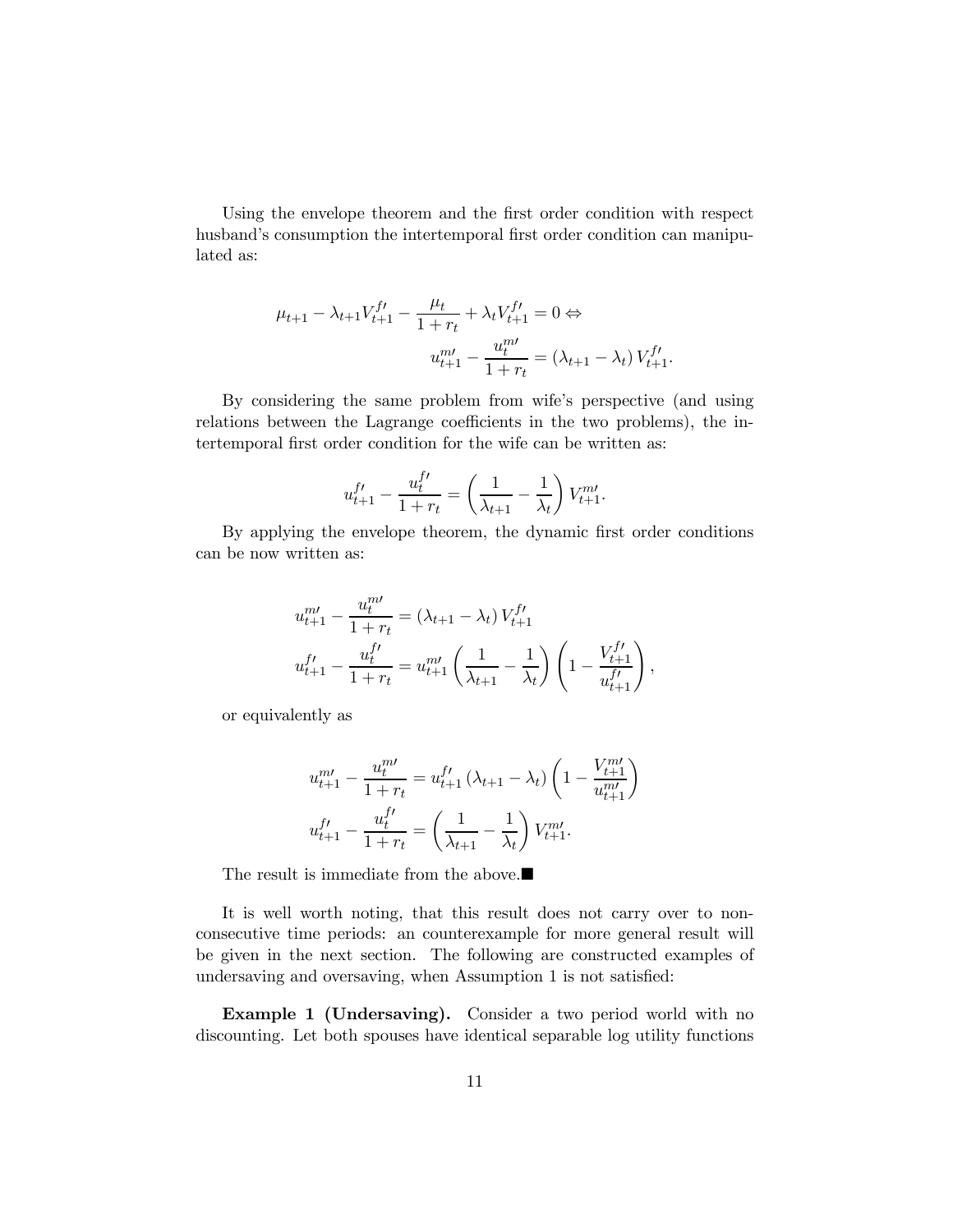over first and second period consumption. Let total lifetime wealth of the couple be 4. Let the outcome of the second period negotiation between spouses be characterized<sup>13</sup> by  $c_2^f = 1 - 0.1 * A_2$  and let the first period required utility level for wife be zero (achievable e.g. by consuming 1 each period). In the optimum (approximately)  $c_1^m = 1.00, c_2^m = .96, c_2^f = 1.21$ and  $c_2^f = .82$ .

Example 2 (Oversaving). Like example 1, but let the outcome of the second period negotiation be characterized by  $c_2^f = 2 - 0.1 * A_2$ . In the optimum (approximately)  $c_1^m = .81, c_2^m = .86, c_2^f = .57$  and  $c_2^f = 1.7$ .

**Corollary 2.** (Multiple goods) Let period  $t$  consumption vector be divided into three separate components for each period:  $c_t^m$ ,  $c_t^f$  and  $c_t^p$  (husband's consumption, wife's consumption and within household public goods consumption respectively). Theorem 1 holds for between any arbitrary pairs of husband's and wife's private consumption.

#### **Proof of Corollary 2.** Similar to theorem 1 with additional notation.■

Unfortunately, the Euler equation for the household public goods does not yield any interesting economic intuition.

Further interesting extension of the theorem 1 is to include labor supply decisions (or leisure consumption) as one of the choice variables. In the simplest case, where both spouses have a period-specific exogenously given period-specific wages, corollary 2 is all we need analyze this case. However, the labor supply decisions in this dynamic model becomes extremely interesting, when one allows for the the following generalizations:

1) The current period wage is affected by the past labor supply decisions

2) The current period wages of the spouses affect their relative positions in the family decision-making.

Formally these two effects can be taken into account by specifying that  $w_t^f = f_t^f(w_{t-1}^f, L_{t-1}^f)$  and  $w_t^m = f_t^m(w_{t-1}^m, L_{t-1}^m)$ , where w stands for wage and L for labor supply, and that  $V_t^f = V_t^f(A_t, w_t^m, w_t^f)$ . Three interesting results arise from this extension. First is that the theorem 1 continues to hold for the consumption goods (but not for the labor supplies). The second is the obvious fact that even under full commitment the labor supply

<sup>&</sup>lt;sup>13</sup> Equivalently this can stated as  $V_2^f(A_2) = \log(1 - 0.1 * A_2)$ . This means that  $V_2^{f'} < 0$ .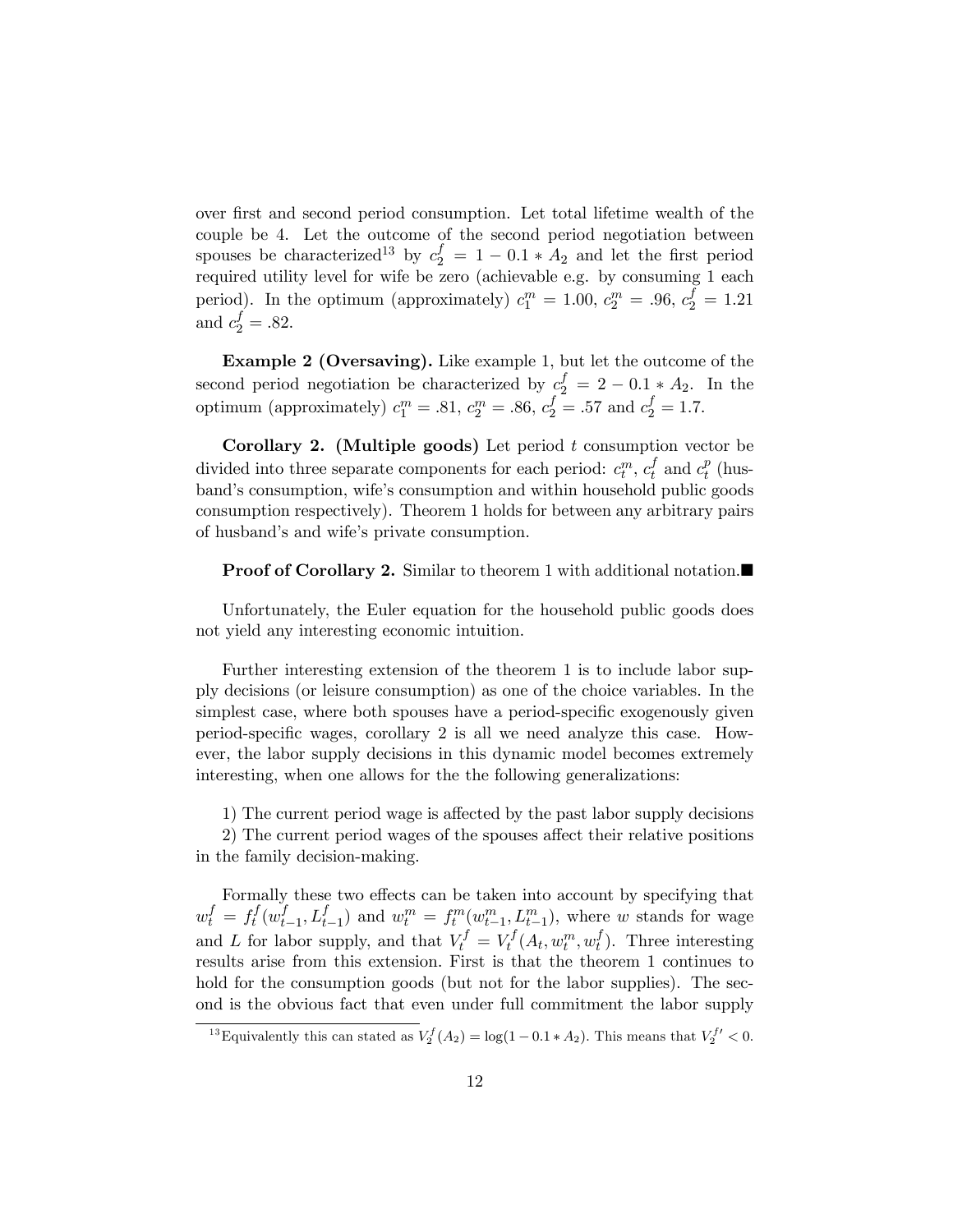decisions must take the dynamic (human capital) effects of the labor supply decisions into account (so marginal disutility of labor is equated with the sum of the wage and the marginal dynamic effect of labor supply to the future wages). The third is that without commitment, labor supply becomes a "strategic" variable: because through future wages it affects future bargaining, in setting the labor supply this effect has to take into account. Thus the model is compatible with the effect put forward in Wells and Maher (1998), where they argue that for strategic reasons the lower-earning capacity spouses might not specialize in home-production because this would diversely affect their future bargaining position.

Theorem 1 and its extension would provide an interesting starting point for empirical investigation. Since Theorem 1 is very robust to additions to the model, it could be used either in panel or repeated cross-section setting to test the theory of efficient decision-making without commitment. The data requirement for this kind of exercise are not simple. Like most other test of new models of household in economics, it would require data on consumption items that are assignable to spouses (pure private goods in the household, or at least goods that have arguable much stronger effect on one spouse's utility). This empirical application is left for further research.

# 3 Effect of lack of commitment on the level of savings

Beyond the question of efficiency (i.e. would more or less savings be Paretoimprovement), it is interesting to also ask, whether lack of commitment causes the couple to save more or less than in a world where they could commit from day one to a consumption plan. As explained earlier, this is a question that cannot be asked in the most general framework, since this change in environment will almost always include redistribution effects too. Hence, one needs more specific model to answer this question. The model presented in this section will give one answer to this question: in this model, the effect of inability to commit is similar to the effect of as decrease of the assets return. In the end of this section, it is shown how a small change in the assumptions can be used to generate a completely different answer. This counterexample should not be viewed as nothing more than a proof that the result does not admit arbitrary generalizations, since the model presented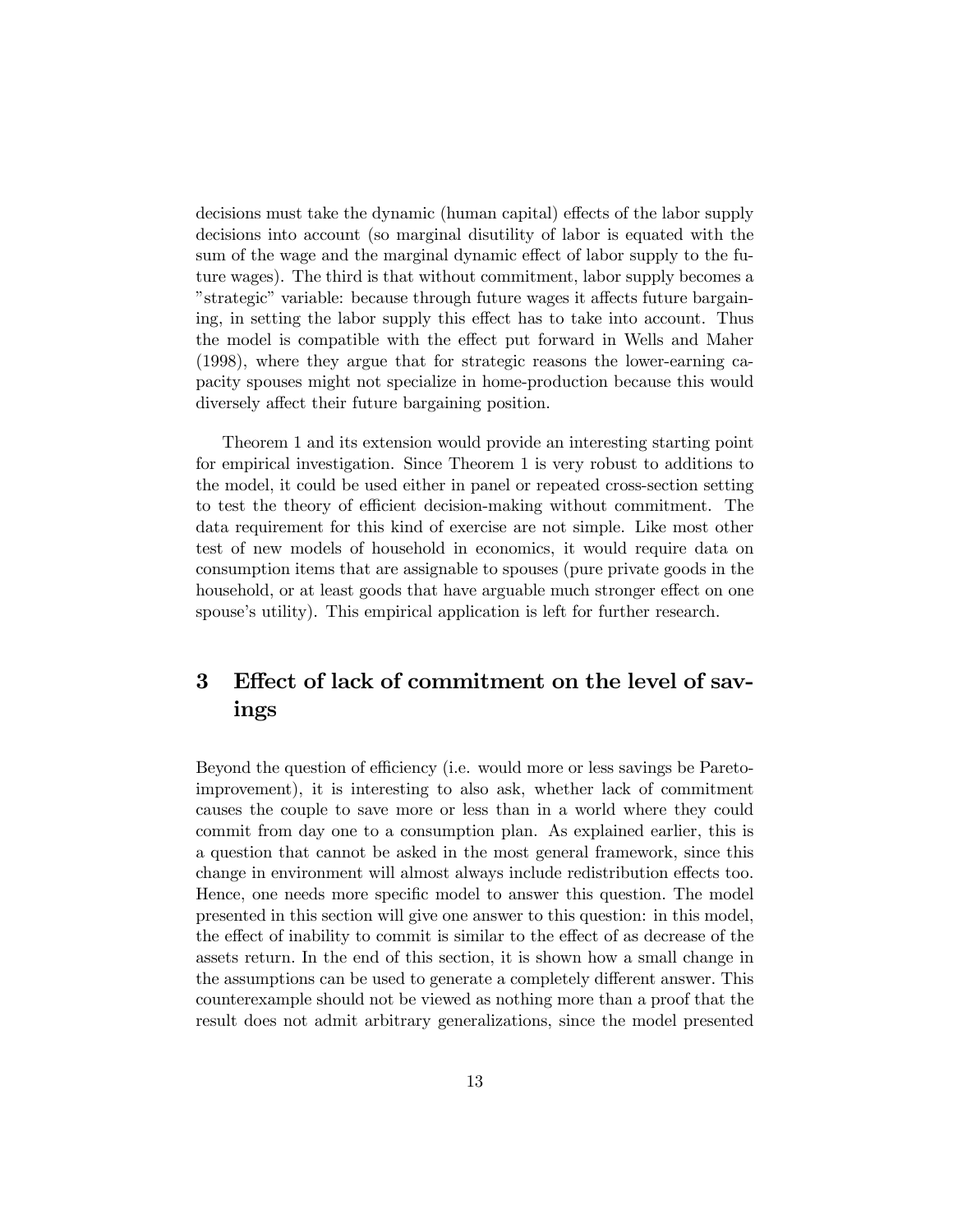in this section still has intuitive appeal as a possible characterization of the household's decision-making process.

This section makes also general point about the feedback of divorce rules to savings behavior. In previous literature (like in Cubeddu and Ríos-Rull 1997) the effect of divorce on the savings behavior is an insurance effect: the savings are positively linked to higher probability of divorce because the marginal utilities of consumption are assumed to be higher in divorce state. This effect could be trivially incorporated to the model of this section, but to save on notation it is omitted. The feedback effect of divorce rules on savings that is presented in this section operates through a different channel: the future divorce property division rules affect bargaining power in the future and this can have (positive or negative) effect on savings in a model where decisions are renegotiated each period.

Assumption 2. (CRRA utilities) Let both spouses have life time utility function that can be written in the time separable CRRA-form:

$$
U^{m} = \frac{1}{1 - \theta^{m}} \sum_{k=1}^{T} (\beta^{m})^{k-1} (c_{k}^{m})^{1 - \theta^{m}}
$$

$$
U^{f} = \frac{1}{1 - \theta^{f}} \sum_{k=1}^{T} (\beta^{f})^{k-1} (c_{k}^{f})^{1 - \theta^{f}}
$$

Assumption 3. (Nash-Bargaining with divorce outside options) Let the household decision making process be repeated Nash-bargaining without commitment across time periods, so the period  $t$  decision making process can be characterized as:

$$
\max_{c_t^m, c_t^f, A_{t+1}} \left( \left( \frac{1}{(1 - \theta^m)} (c_t^m)^{1 - \theta^m} + V_{t+1}^m(A_{t+1}) \right) - \tilde{V}_t^m(A_t) \right) \times \left( \frac{1}{(1 - \theta^f)} \left( \left( c_t^f \right)^{1 - \theta^f} + V_{t+1}^f(A_{t+1}) \right) - \tilde{V}_t^f(A_t) \right)
$$

subject to  $A_t = c_t^m + c_t^f + \frac{A_{t+1}}{(1+r)}$  $\frac{1}{(1+r_t)},$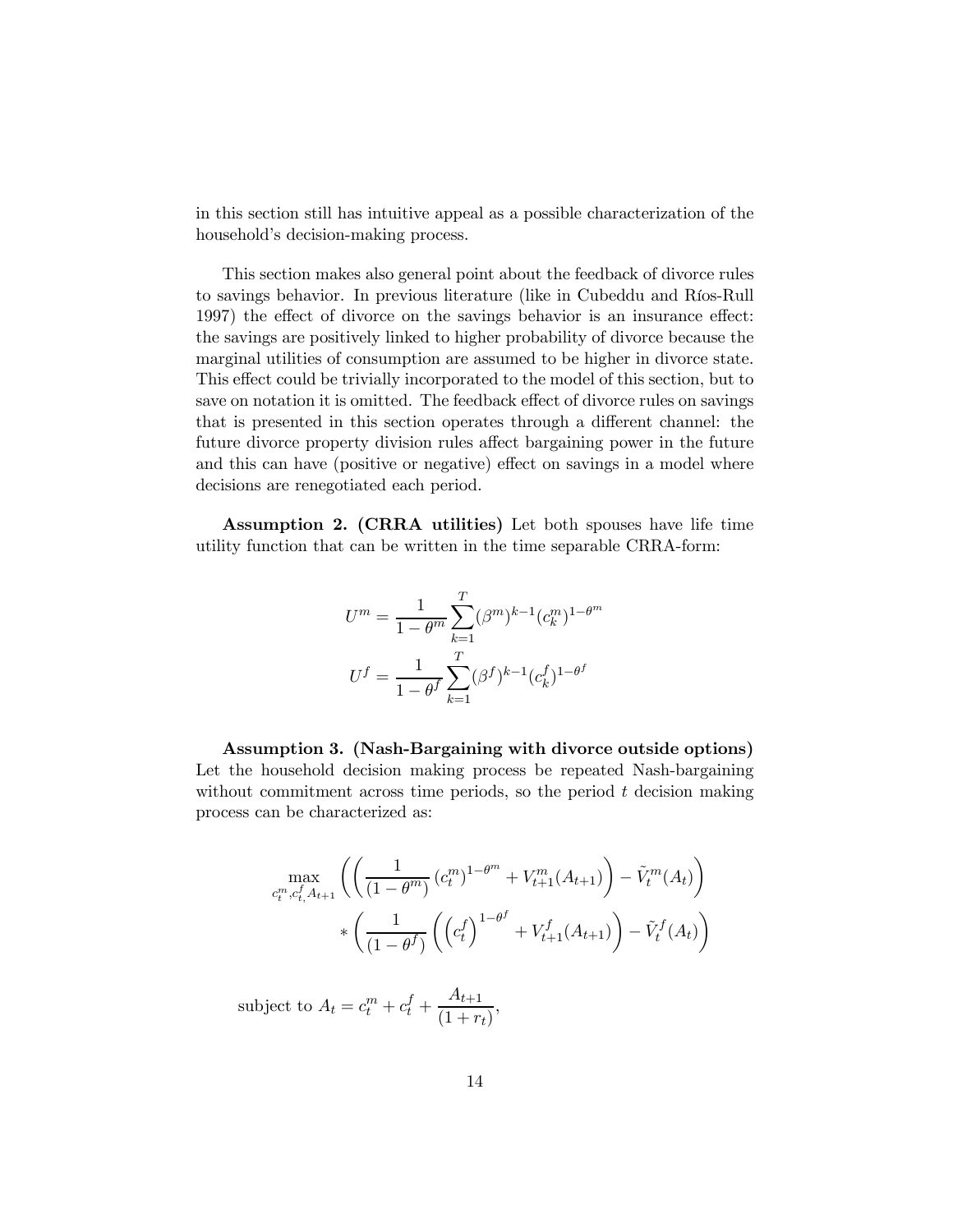where  $V_{t+1}^m(A_{t+1})$  and  $V_{t+1}^f(A_{t+1})$  are the value functions characterizing the utility value of future periods for a given asset level in period  $t + 1$  and where  $\tilde{V}^m_t(A_t)$  and  $\tilde{V}^f_t(A_t)$  characterize the outside options of spouses should the negotiation break down and divorce occur. Thus, the outside option functions incorporate all the relevant information on the institutions (e.g. divorce assets division rules) and environment (e.g. remarriage prospects) relevant to spouses should they divorce. Furthermore, let us assume that once divorce happens, it is final.

Assumption 4. Let the outside option functions be of the form:

$$
\tilde{V}_t^q(A_t) = \max_{\{\tilde{c}_i^q\}_{i=t}^T} \frac{1}{1-\theta^q} \sum_{k=t}^T (\tilde{\beta}^q)^{k-t} (\tau_k^q \tilde{c}_k^q)^{1-\theta_q}
$$
\nsubject to 
$$
\psi_t^q(A_t) = \sum_{k=t}^T \frac{\tilde{c}_k^q}{\Pi_{j=t}^k (1+r_j)^{j-t}},
$$

where  $q \in \{m, f\}$ . Parameters  $\tau_k^q$  (typically  $\lt 1$ ) presents how much utility loss is there in each period from being divorced. Furthermore assume linear sharing rule of property in case of divorce so that

$$
\psi_t^q(A_t) = \begin{cases} \alpha_t A_t, & \text{if } q = m \\ (1 - \alpha_t) A_t, & \text{if } q = f \end{cases}.
$$

Assumption 5. (Identical discount factor and CRRA parameter) Let  $\theta^m = \theta^f \equiv \theta$  and  $\beta^m = \beta^f \equiv \beta$ .

Theorem 3 Let assumptions 2-5 hold. The inability to commit across periods implies higher wealth holdings in every period after initial period (more savings) if  $\theta > 1$ . For  $\theta = 1$  (log utility) the level of savings is unaffected by the inability to commit. For  $\theta < 1$  the inability to commit decreases savings in every period.

#### **Proof:** In the appendix.

Theorem 3 provides a special case where inability to commit across timeperiods acts analogously as decrease of the return on the asset. Thus, when elasticity of intertemporal substitution is higher than 1 (i.e.  $\theta$  < 1) the inability to commit decreases savings. When elasticity of intertemporal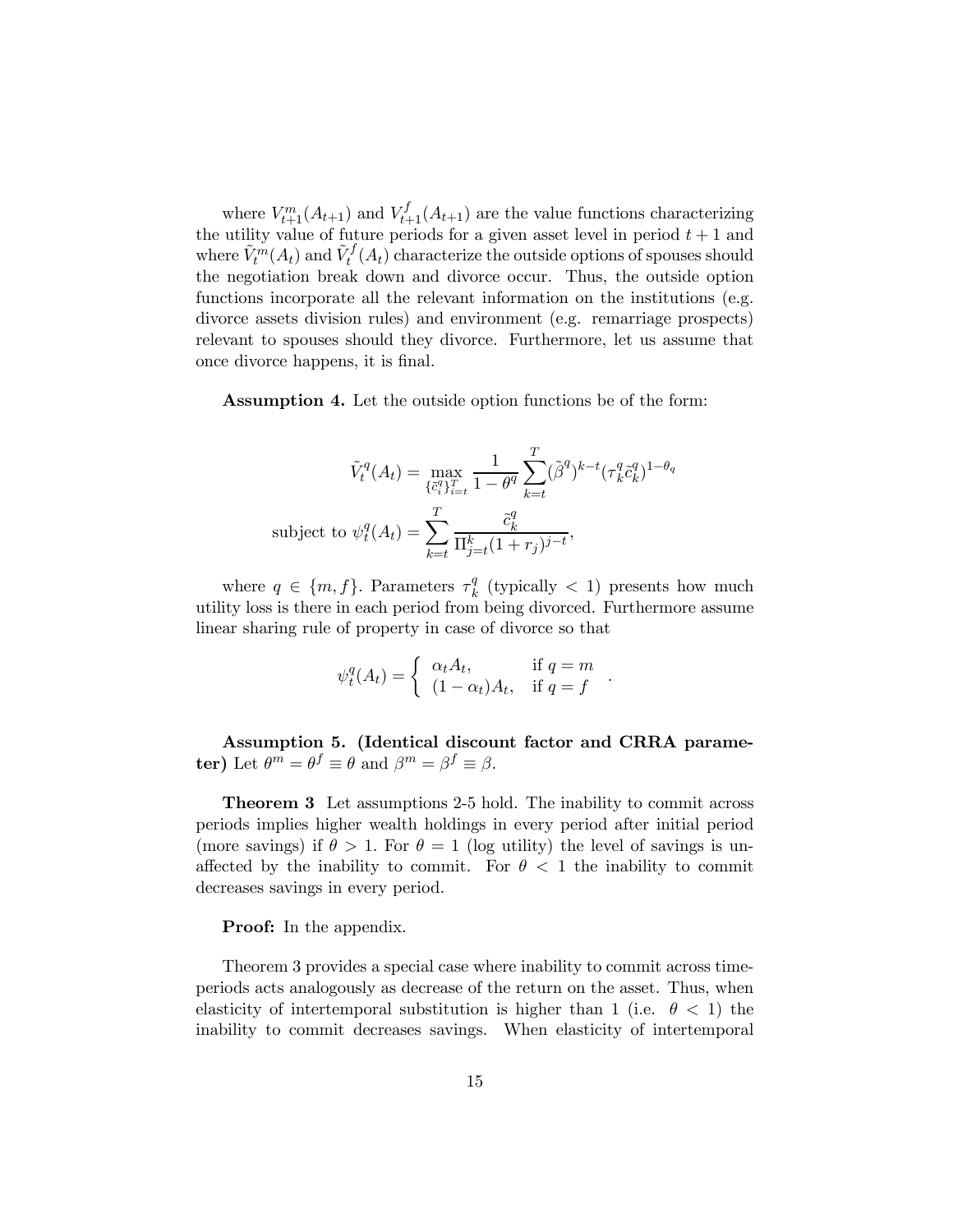substitution is less than 1 (i.e.  $\theta > 1$ ) the inability to commit increases savings.

How good a guide is Theorem 3 for our intuition about the effects of inability to commit to savings level in more general cases? The following is an artificial counterexample to show that changing just one of the assumptions can turn this conclusion around.

Example 3 (Property rights regimes matter for the savings level). Let both spouses have time separable log utilities with no discounting. Let the lifetime wealth of the couple be 4 and let the interest rate be zero. Let the decision be made through repeated Nash-bargaining. Let the first period outside option be characterized like in assumption 3 (with  $\tau_1^m = \tau_1^f = \tau_2^m = \tau_2^f = 0.8$ ). Let the wife have second period outside option equal to zero  $(=\log(1))$ , meaning that husband has to provide her with  $1/0.8=1.25$  in the case of divorce in the second period) and hence the husband's second period outside option is to consume the rest of the assets after providing his wife's after divorce. In the solution,  $c_1^m = 0.99, c_2^m = 0.96, c_1^f = 0.83$  and  $c_2^f = 1.22$ . Thus the wealth at the start of the second period is 2.18, which is larger than what solution with commitment would be  $(= 2, \text{ since the efficient solutions involve both con$ suming 1 in each time period).

Examples 4 and 5 use the models of this section to show that Theorem 1 holds only for consecutive periods even if Assumption 1 is satisfied.

Example 4. (Undersaving) Consider three times repeated Nash-bargaining problem as described in this section. Let  $\theta^m = \theta^f = .5$ ,  $\alpha^1 = .75$ ,  $\alpha^2 =$ .65,  $\alpha^3 = .95$  and  $\tau_1^m = \tau_1^f = \tau_2^m = \tau_2^f = \tau_3^m = \tau_3^f = .8$ . Let the couple have life-time wealth of 6. In the solution,  $c_1^m = 1.70, c_2^m = .90, c_3^m = 1.45, c_1^f =$ .43,  $c_2^f = 1.29$  and  $c_3^f = 0.22$ . Thus, an increase of consumption in the period 3 for both spouses and a decrease in period 1 consumption for both spouses would be Pareto improving.

**Example 5.** (Oversaving) Let  $\theta^m = \theta^f = 2$ ,  $\alpha^1 = .9, \alpha^2 = .8, \alpha^3 = .95$ and  $\tau_1^m = \tau_1^f = \tau_2^m = \tau_2^f = \tau_3^m = \tau_3^f = .8$ . Let the couple have life-time wealth of 6. In the solution,  $c_1^m = 1.68$ ,  $c_2^m = 1.11$ ,  $c_3^m = 2.11$ ,  $c_1^f = .20$ ,  $c_2^f = .65$  and  $c_3^f = 0.24$ .

Example 6 below makes a point that is rather general to the class of models considered in this paper: an increase of one partner's (say wife's) outside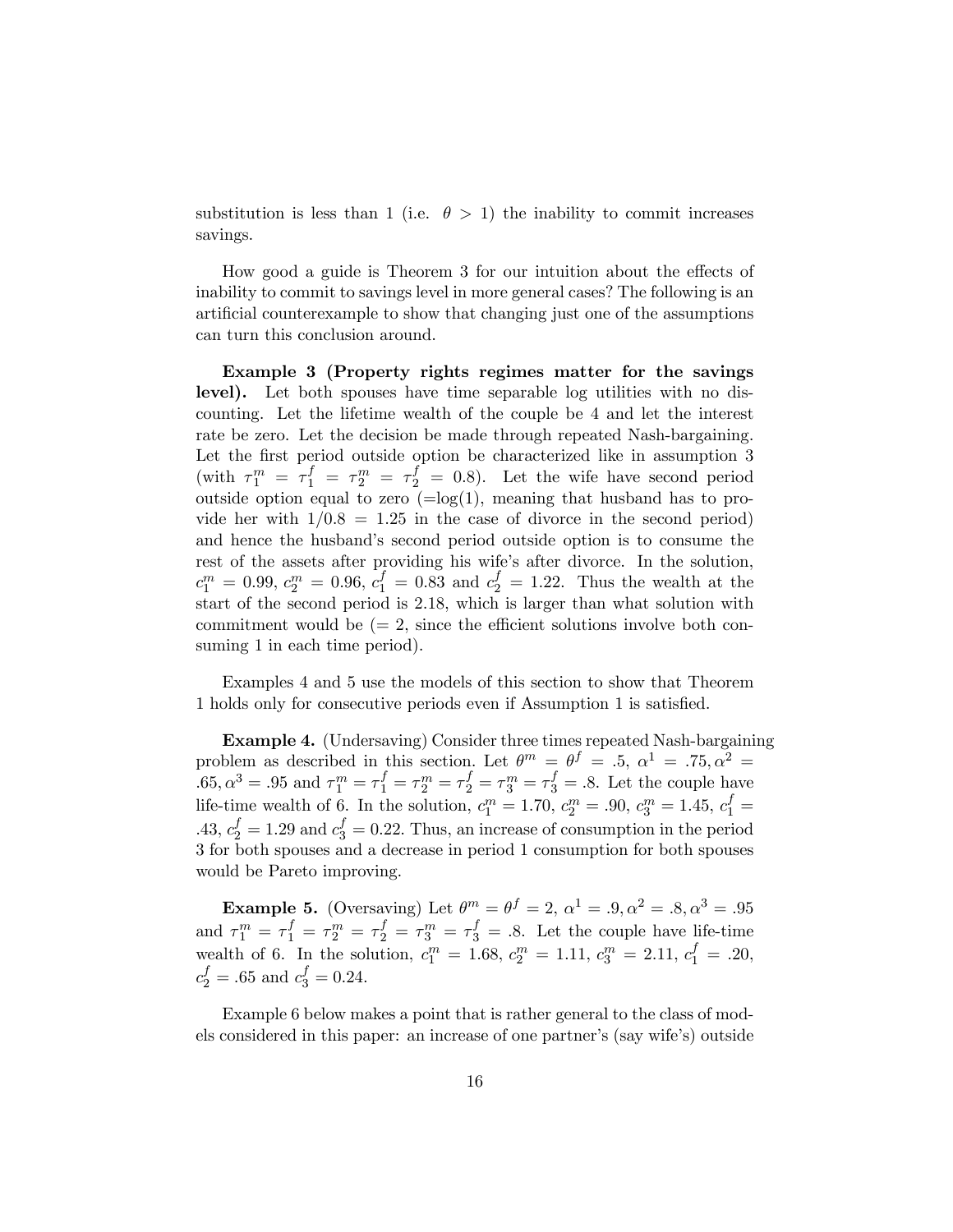option in the future can be bad for both partners by making pre-existing dynamic distortions worse. So while in general redistribution towards wife should be good for her this efficiency effect of redistribution effect can dominate the positive future redistribution effect under some circumstances. This observation has an application to changes in pension legislation: say that the rights of non-working spouses (say wives') on their husband's pension are enhanced (like in the Retirement Equity Act of 1984 analyzed in Aura 2001) and this legislation becomes as an unexpected shock. The effects on the couples who are at the "retirement" period are straightforward: the wives benefits on their husbands expense. However, the effect of such a legislation can be welfare deteriorating on young couples: it is possible that for them, both are worse off because this future redistribution makes the preexisting distortions worse. The opposite might also hold for young couples, the legislation might decrease the pre-existing distortions and make both spouses better off.

Example 6. (Future redistribution can be welfare decreasing for both spouses) Consider twice repeated Nash-bargaining model as in this section, with no discounting and log-utilities. Let  $\tau_1^m = \tau_1^f = \tau_2^m = \tau_2^f = .8$  and let the life-time wealth of the couple be 4. The table below characterizes the life-time utilities attained by prospective spouses under three different divorce property division arrangement:

Table 1. Life-time utilities of spouses under different property regimes.

| $\alpha_1$    | $\alpha$ | $_{I^{\prime}I^m}$ | $II^f$       |
|---------------|----------|--------------------|--------------|
| $0.5^{\circ}$ | -0.5     |                    | $\mathbf{0}$ |
| 0.5           | (0.4)    | $-0.0694$ $0.0289$ |              |
| 0.5           | 0.25     | -0.2461            | -0.0517      |

### 4 Divorce

This section continues to consider the case where divorce outcomes define the outside options of the spouses. The question asked in this section is whether the family of models considered here can give strong policy recommendations, i.e. whether changes in divorce laws could be used to restore first-best solutions. The answer to this shown to depend crucially on how one views divorce. If divorce is just an off-equilibrium path event, then the firstbest solution can be easily restored. However, adding (even small) additional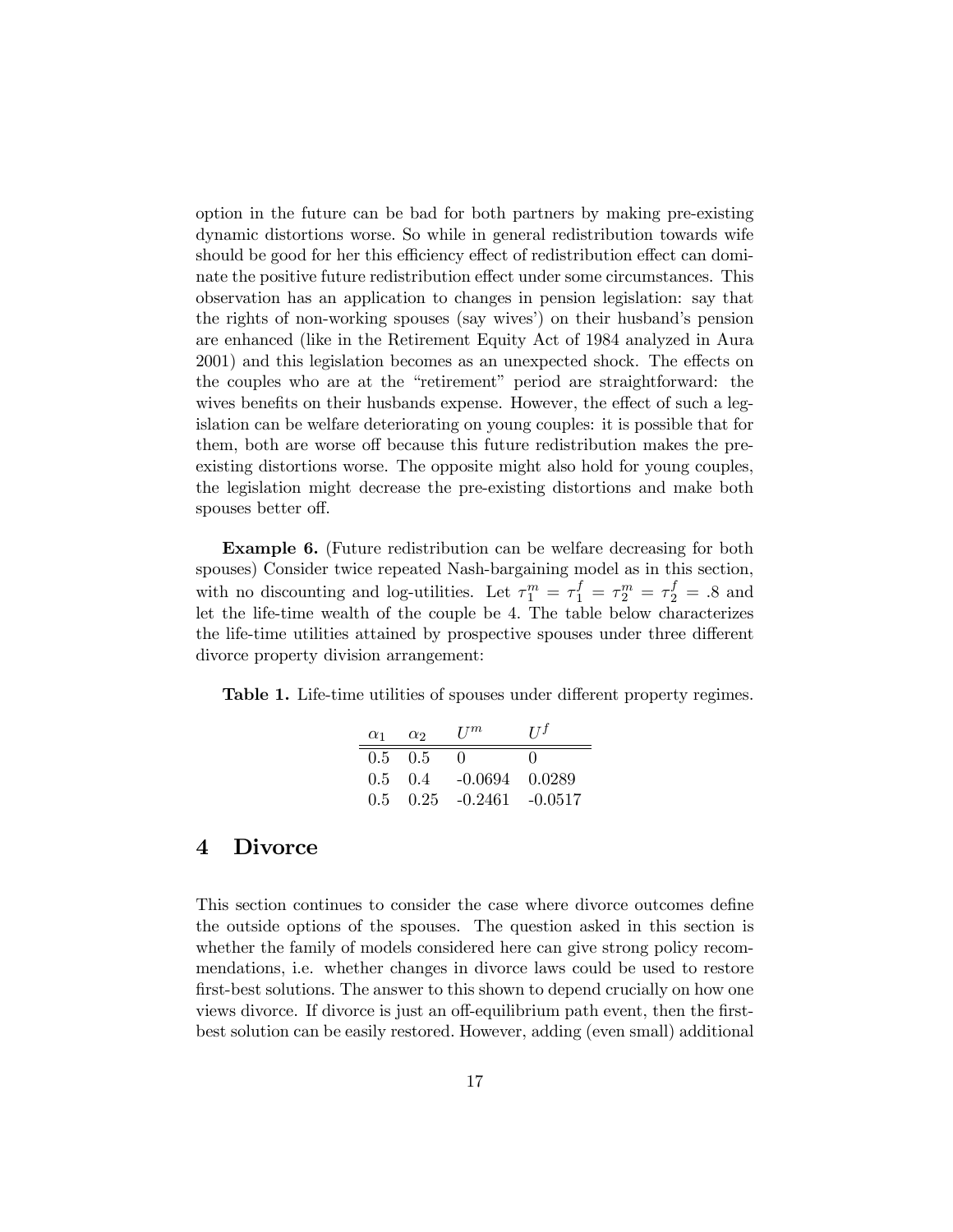risk of getting into the divorce state will destroy this conclusion. Perhaps surprisingly it is shown that in general even "divorce insurance"-products could not restore efficiency.

It is interesting to compare the results of this section to the real world existing divorce property division regimes. The two-assets model of this section can be viewed as stylized common-law property regime, where both spouses can own assets while married without them becoming jointly owned. A special case of single assets model is a community property regime where the property accumulated during marriage would be split 50-50 in case of divorce. Generally, community property regime is viewed as more progressive and more "pro-women" or "pro-weaker spouse" (Weitzman 1990). Dnes (1999) argues that a community property regime is likely to be more efficient, since it provides lesser incentives for costly litigation in case divorce than community property and since, at least in England, the discretion that judges have in common-law property regime creates excess uncertainty.14

The results of this section are not supportive of Dnes' conclusion (although, they do not consider the effects that Dnes emphasizes). Consider community property regime through the following description of marriage. In the beginning of marriage, the spouses both own some assets. These assets can be covered by prenuptial contract to assign permanent property rights on them. The assets accumulated during marriage<sup>15</sup> are divided 50-50 in case of divorce. Now if the assets are the only thing that matter for relative outside options (like in the examples in the previous sections) there is no reason to expect that the community property regime does not yield the first-best solution in the simple model that has no exogenous divorce risk. However, other factors also can affect the outside options and these factors can lead to a non-constant time path of relative outside options. These factors can include remarriage prospects, attachment to community outside the couple and human capital accumulation that are unlikely to be

<sup>&</sup>lt;sup>14</sup>In the US community property states are: Arizona, California, Idaho, Louisiana, Nevada, New Mexico, Texas, Washington and Wisconsin. In addition, Puerto Rico is a community property jurisdiction. However, since 1970s, all of the common-law states (with the exception of Missisipi) have enacted so called "equitable division" clauses, that make their legislation be somewhere between the two extrememes considered here. In UK, Scotland has community property regime, while Wales and England have commonlaw regime (Dnes 1999). Many continental European countries have community property regime (Dnes 1999).

 $15$  In the US, depending on the State, the asset accumulation that is considered community property can include human capital components like acquired degrees (Weitzman 1990).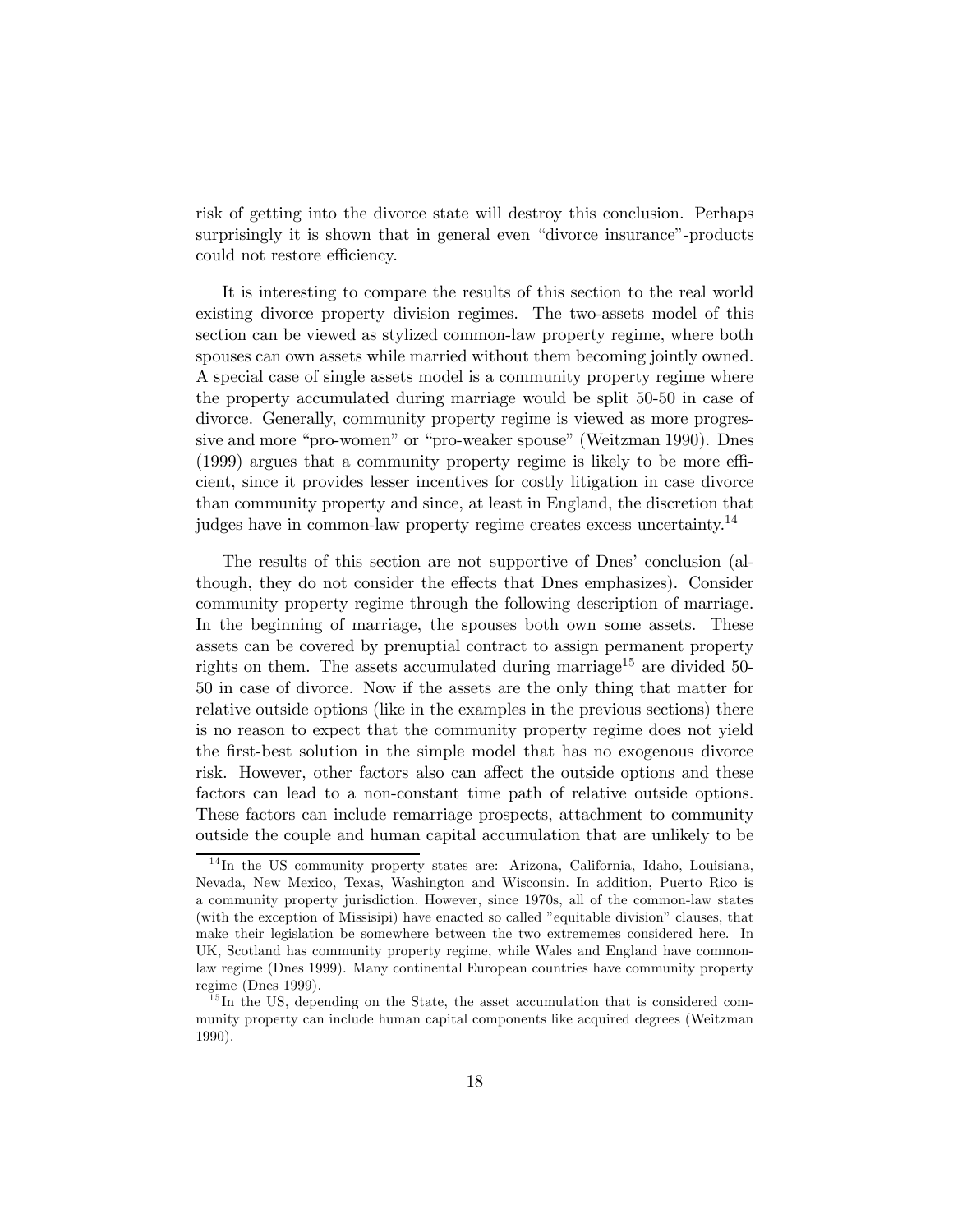included (at least perfectly) in the community property valuation. Also, if the community property valuation is not perfectly forward-looking and the pre-marital assets are not divided equally in the prenuptial contract, then this potentially leads to a non-constant path of relative outside options even if the assets are sole factor affecting outside options. In contrast, Theorem 4 states that under a stylized common-law setting the couple can take care off these disparities themselves by trading future property rights to current consumption and attain first-best efficiency.

The point of Theorem 4 is not to say that common-law regime is necessarily more desirable than community property regime. Instead Theorem 4 is meant to highlight the possible efficiency-equity trade-off between these two regimes. Under the common-law regime the couple attains a point in the unrestricted life-time utility possibilities frontier. This point does not necessarily Pareto-dominate the solution under community property. Thus, by forcing the community property rules on the couple the government can possible attain distributional goals, but since this typically involves a departure from the first-best intertemporal and intrapersonal allocation of consumption within the couple, this possible equity gain comes with an efficiency cost. Whether a common-law regime is more desirable than community property regime therefore depends on the magnitudes of these gains and losses and how these gains and losses are weighted in the social objective.

### 4.1 No-equilibrium path divorce

Consider the environment of Theorem 1 with the following modifications:

Assume that there are more than one asset (without loss of generality, we can assume that there are only two assets), with possibly different rates of rates of return.<sup>16</sup> Assume that what drives the power in decision-making is the outcome for the spouses should they divorce. An obvious structural model having this implication is repeated Nash-bargaining with divorce as outside option.

The decision problem can now be written as:

 $16$  For simplicity, it is assumed that the rates of return are non-stochastic.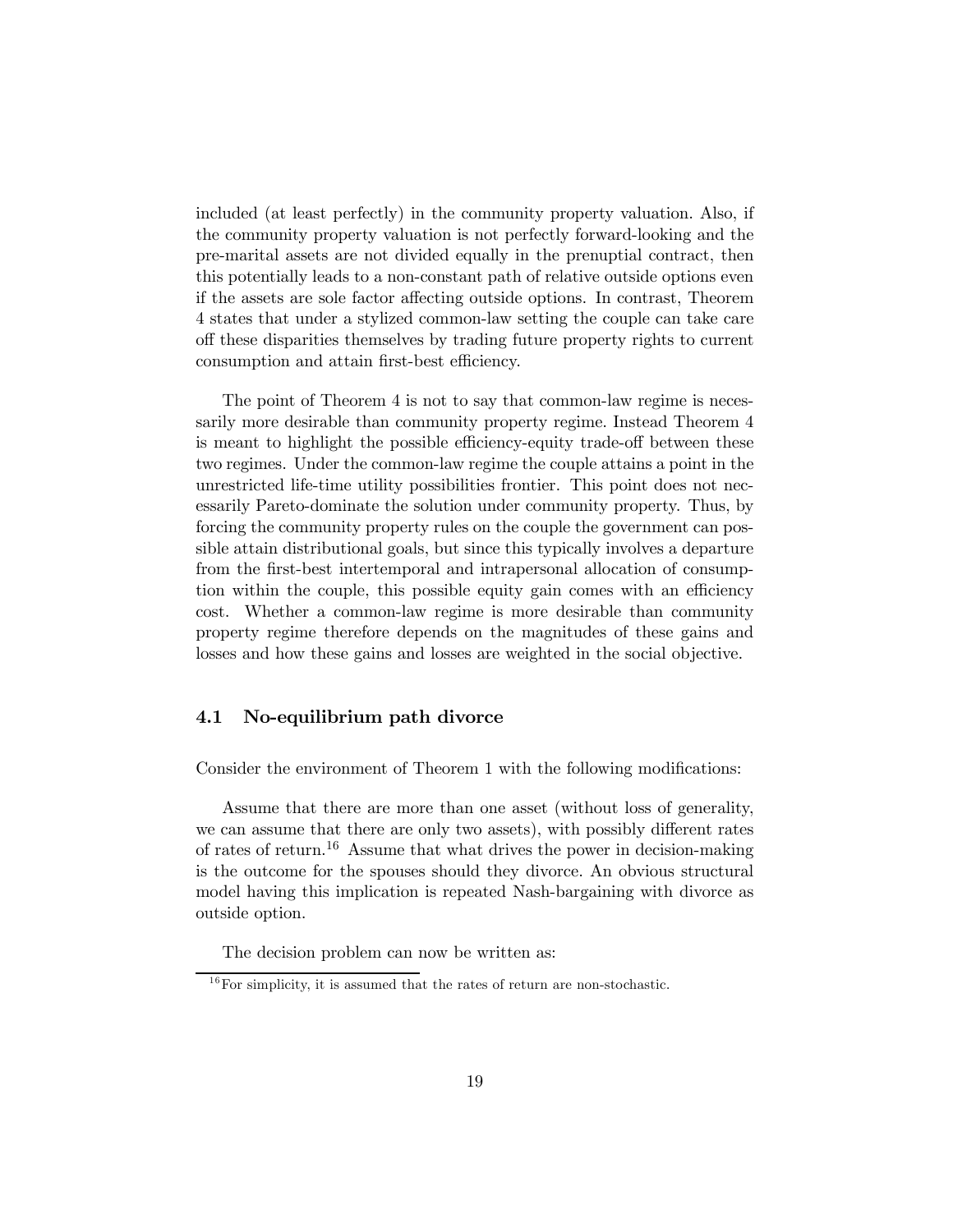$$
V_t^m(A_t^m, A_t^f) = \max_{c_t^m, c_t^f, A_{t+1}^m, A_{t+1}^m} u_t^m(c_t^m) + V_{t+1}^m(A_{t+1}^m, A_{t+1}^f)
$$
  
subject to  $A_t^m + A_t^f = c_t^m + c_t^f + \frac{A_{t+1}^m}{(1 + r_t^m)} + \frac{A_{t+1}^f}{(1 + r_t^f)}$   

$$
u_t^f(c_t^f) = V_t^f(A_t^m, A_t^f) - V_{t+1}^f(A_{t+1}^m, A_{t+1}^f),
$$

where  $A_t^m$  ( $A_t^f$  respectively) represents the assets that has stronger effect on the husband's (wife's) utility in the future since he has larger marginal claim on this assets in case of divorce. As always in this paper, assume that there are no liquidity constraints. The first-order conditions characterizing the optimal choice are:

$$
u_t^{m'} - \mu_t = 0
$$

$$
\lambda_t u_t^{f'} - \mu_t = 0
$$

$$
\frac{\partial V_{t+1}^m}{\partial A_{t+1}^m} - \frac{\mu_t}{1 + r_t^1} + \lambda_t \frac{\partial V_{t+1}^f}{\partial A_{t+1}^m} = 0
$$

$$
\frac{\partial V_{t+1}^m}{\partial A_{t+1}^f} - \frac{\mu_t}{1 + r_t^2} + \lambda_t \frac{\partial V_{t+1}^f}{\partial A_{t+1}^f} = 0.
$$

Now, make the following two assumptions.

Assumption 6. (Different marginal effects of assets on outcomes) There does not exists a pair of  $A_t^m$ ,  $A_t^f$  for any t such that  $\frac{\partial V_{t+1}^f}{\partial A_{t+1}^m}$  =  $\frac{\partial V_{t+1}^f}{\partial A_{t+1}^f}.$ 

Assumption 7. (Equal rates of return) Let  $r_t^m = r_t^f \equiv r_t$  for all t.

Assumption 6 can be justified in a case of divorce as outside option Nash-bargaining, where the marginal rights to assets in case of divorce are different, since while increase in each asset has similar effect on the budget set, they will have differing effect on the outside options in the next period.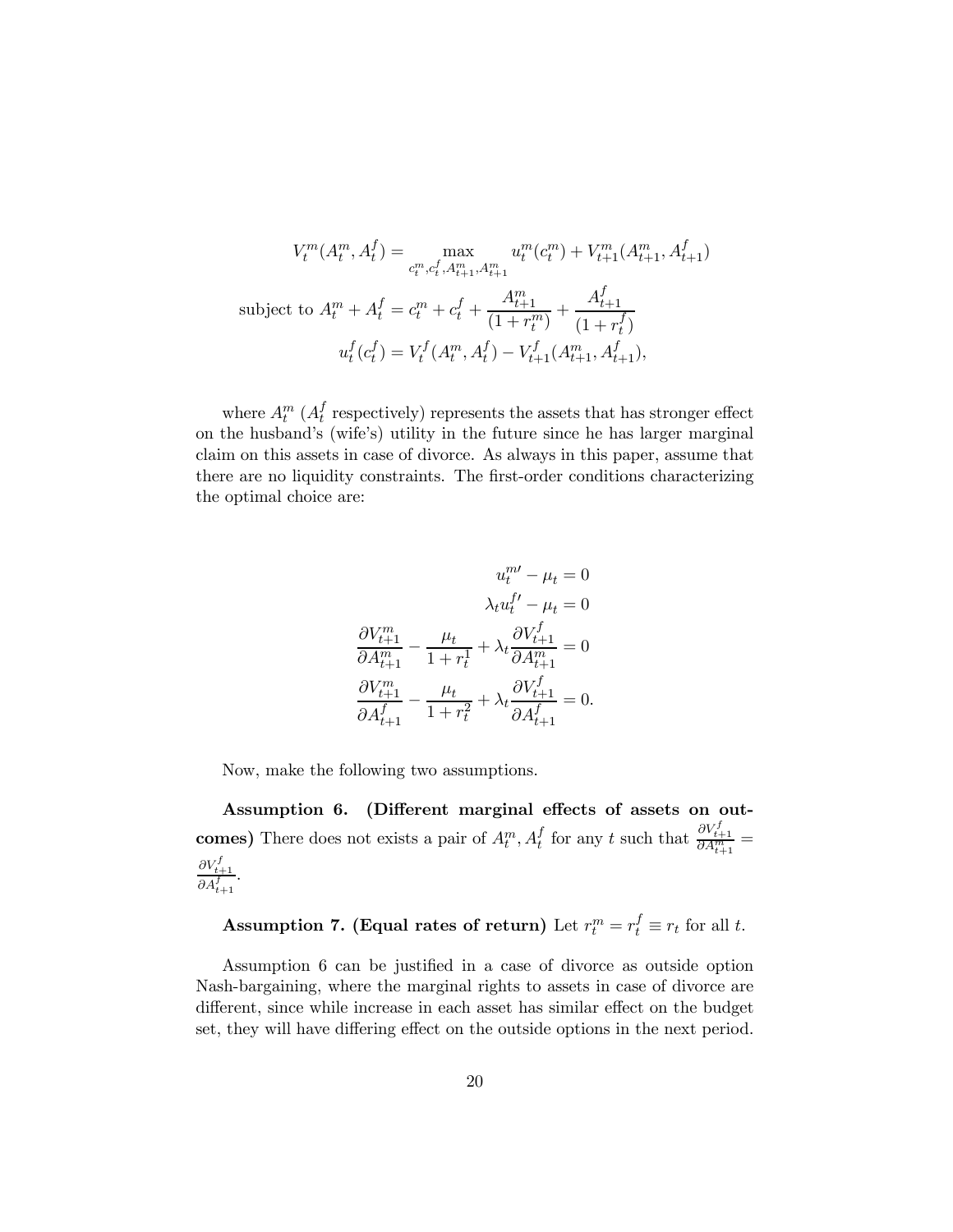Theorem 4. Let assumption 6 and 7 hold and let an interior optimum exits. The resulting outcome without commitment is fully efficient.

**Proof:** The first order conditions can be rearranged to yield:

$$
\left(\frac{\partial V_{t+1}^f}{\partial A_{t+1}^m}-\frac{\partial V_{t+1}^f}{\partial A_{t+1}^f}\right)(\lambda_t-\lambda_{t+1})=0.
$$

Since this is true for all time-periods, this means that  $\lambda_t = \lambda_{t'} \quad \forall t, t'.$ This combined with the basic dynamic first-order conditions

$$
u_{t+1}^{m'} - \frac{u_t^{m'}}{1+r_t} = (\lambda_{t+1} - \lambda_t) \frac{\partial V_{t+1}^f}{\partial A_{t+1}^m}
$$

$$
u_{t+1}^{f'} - \frac{u_t^{f'}}{1+r_t} = \left(\frac{1}{\lambda_{t+1}} - \frac{1}{\lambda_t}\right) \frac{\partial V_{t+1}^m}{\partial A_{t+1}^m},
$$

will yield the fully efficient solution:

$$
u_t^{m'} = (1 + r_t)u_{t+1}^{m'}
$$
  

$$
u_t^{f'} = (1 + r_t)u_{t+1}^{f'}
$$

The intuition for theorem 4 comes from incomplete markets analogy. With just one asset, the couple is constrained in the way it can transform current consumption to future consumption. With two assets and assumptions 6 and 7, they have two assets that span the whole space of required transactions.

Three major caveats are in order, before one thinks of Theorem 4 having strong public policy implications. While Theorem 4 seems to be saying that the efficient divorce laws would let the married couple (while still married) decide on who owns what portions of their net worth in case of divorce (by having "his" and "hers" accounts), this does not take into account that moving from a single-asset world (community property) to a stylized common-law regime would imply a redistribution of welfare within family. As is typical, a move from one inefficient regime to a Pareto-efficient regime is not necessarily a Pareto-improvement. Also, consideration of independent divorce risk will alter the conclusion of the Theorem 4.

Third major caveat to Theorem 4 is that unlike many of the theorems in this paper it does not extend straightforwardly to the case where there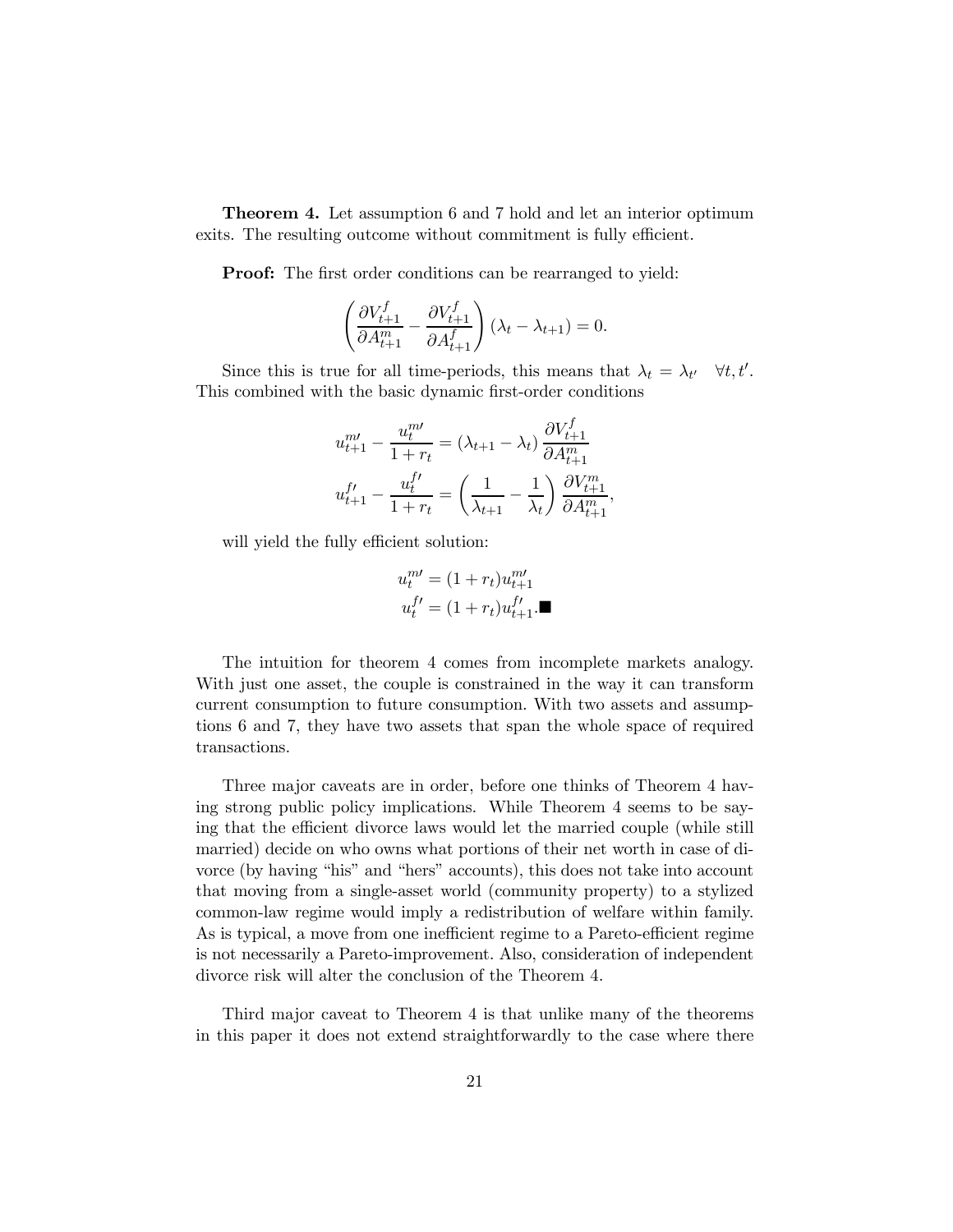is any asset return or other risk (like health shocks) that affects the Vfunctions. If this extension is taken into account, then one needs to consider the incomplete risk sharing aspect of lack of intertemporal commitment. This question and its implications on the desirability of common-law versus community property regime is left for further research.

An interesting point to note about this model (now for generality, assume that there can be more than two assets) is that the model is consistent with interior optimum without any constraints in cases where one assets return is dominated by some other assets return. This is obvious from the firstorder conditions, if the property rights (i.e. the effects on the next period's value functions) are different, an interior optimum with positive holdings of dominated assets is a possibility.

Other interesting point is the interaction of the divorce law-regime and the labor supply decisions. Under pure common-law there is no reason to think that the labor supply will be distorted because of dynamic strategic reasons (that work through human capital accumulation and/or labor force attachment as explained earlier), since the assets can be used to accomplish right bargaining positions for future periods. This is not the case under common-law legislation and thus dynamic strategic effects of labor supply become relevant. An interesting test of the levance of the model would be to use data from the enactment of "equitable division" clauses in the US and see what kind of labor supply effects did these law changes have.

### 4.2 Independent risk of divorce

The results of theorem 7 changes if one adds little bit of empirical relevance to the model. In real life, divorces do occur. This section takes another simplistic view (ignoring the link of past actions to divorces) by assuming that divorce is a random event that strikes the couple with an exogenous probability. This could be called "suddenly the love died out" view of divorce: in the beginning of each period a random event (no divorce or divorce) is realized. After that the couple renegotiates their allocation (e.g. by Nashbargaining) still taking into account the divorce outcomes as threat points in their decision making, since they always have the option to divorce if the negotiations breaks down.

Now, for the sake of argument, assume that there are three assets available to the couple: an asset that pays in the case of couple not divorcing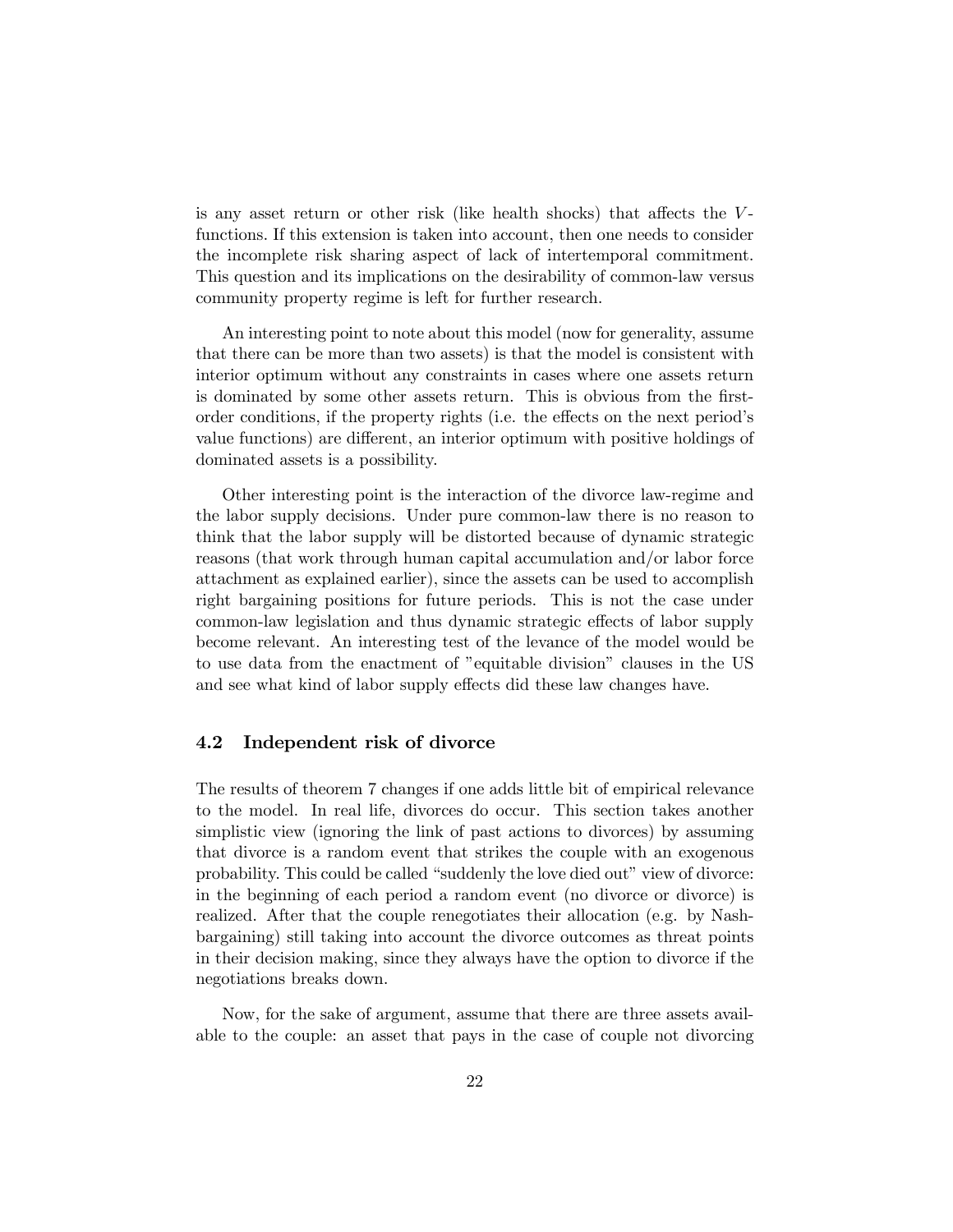and divorce insurance accounts (which can have also negative balances) for both spouses. A divorce insurance is an insurance product, that will deliver income to each spouse in the case of divorce (regardless of whether divorce happens because of the exogenous shock or because of mutual welfare max $imization$ ).<sup>17</sup>

With divorce risk the decision problem can be written as:

$$
V_t^m(A_t, I_t^m, I_t^f) = \max_{\substack{c_t^m, c_t^f, A_{t+1}, \\ I_{t+1}^m, I_{t+1}^f}} u_t^m(c_t^m) + (1-p)V_{t+1}^m(A_{t+1}, I_{t+1}^m, I_{t+1}^f) + p\tilde{V}_{t+1}^m(I_{t+1}^m)
$$
  
\nsubject to 
$$
A_t = c_t^m + c_t^f + \frac{(1-p)A_{t+1}}{(1+r_t)} + \frac{p(I_{t+1}^m + I_{t+1}^f)}{(1+r_t)}
$$

$$
u_t^f(c_t^f) = V_t^f(A_t, I_t^m, I_t^f) - (1-p)V_{t+1}^f(A_{t+1}, I_{t+1}^m, I_{t+1}^f) - p\tilde{V}_{t+1}^f(I_{t+1}^f)
$$

where  $\tilde{V}_{t+1}^m$  and  $\tilde{V}_{t+1}^f$  represent the indirect utilities of spouses in case of divorce and  $p$  is the probability of divorce.

Theorem 5. (Inefficiency theorem) With independent divorce risk, generically the decision will not be efficient.

**Proof:** Full efficiency requires that

$$
u_t^{m\prime} = (1 + r_t)u_{t+1}^{m\prime} = (1 + r_t)\tilde{V}_{t+1}^{m\prime}
$$
  

$$
u_t^{f\prime} = (1 + r_t)u_{t+1}^{f\prime} = (1 + r_t)\tilde{V}_{t+1}^{f\prime}.
$$

This means that full efficiency is a condition on 6 objectives (marginal utilities to be equated). The couple only has five choice variables to achieve this, so generically it cannot do this while satisfying the budget constraint.

The sense in which word "generically" is used in Theorem 5 is that starting from a model where the solution of the problem without commitment is fully efficient; by slightly perturbing the problem (e.g. by changing how the divorce threat points affects current bargaining) we will always find solutions that are not Pareto-efficient. Conversely, if we start with a solution

 $17$ The huge moral hazard and assymmetric information problems related to divorce insurance accounts are ignored in this section. The reason why divorce insurance is considered in this section is to illustrate even the perfect insurance markets would not restore full efficiency.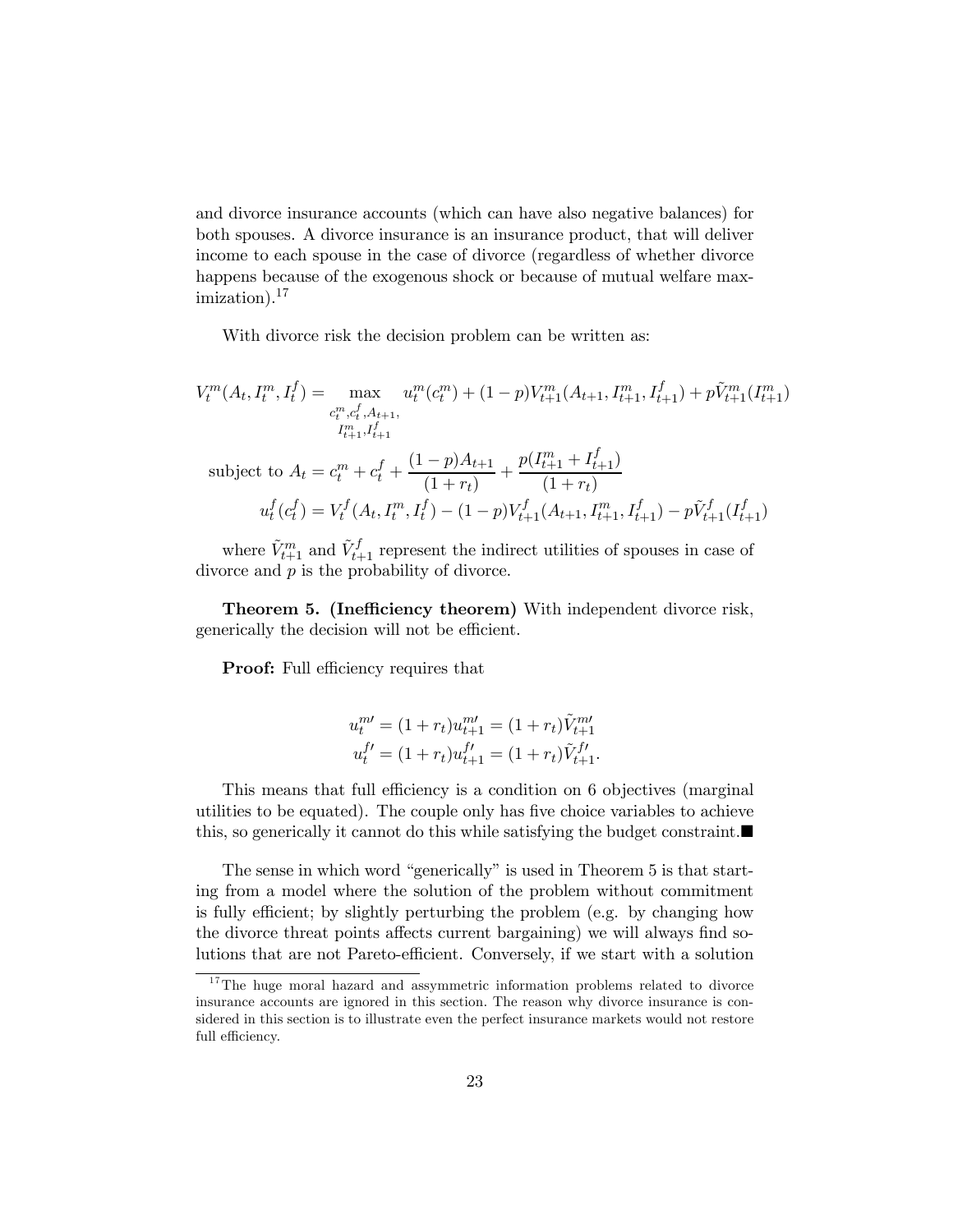that is not fully efficient, a slight perturbation of the problem will not lead to a solution that is fully efficient.

The basic problem in the model with independent divorce risk is that the divorce insurance is used to do two things: to equate individual marginal utilities between current consumption and tomorrow's divorce state; and to equate the ratios of marginal utilities of spouses between today's consumption and tomorrow's consumption.

The point about divorce insurance in this section was not to be a realistic description of reality. Instead, the divorce insurance was considered to illustrate the following point. With divorce insurance, the couple has set of assets that span the future state-space. Since even with the complete spanning they cannot always reach Pareto-efficient allocation, they generally cannot do that with less complete assets selection.

## 5 Death

Besides sharing of the current consumption, one of the potential points of contention couples face is how much protection to provide for each spouse in the case of the death of the other spouse. Since providing survivor protection is costly, spouses (even if one allows for altruistic motives) can have differing views on the optimal level of survivor protection. This section illustrates that under complete markets the survivor protection is similar to private consumption. Thus, under the class of models considered here and with complete and perfect markets, there cannot be independent concern about the lack of survivor protection without concern for the economic circumstances of the individual spouses while both partners are alive.18

With perfect insurance markets, the decision problem becomes:

 $18$ This does not mean that the view that couples seem to choose insufficient amounts of survivor protection is irrational. The results here depend on several assumptions. The key assumption, that the couples have access to actuarially fair insurance, is especially questionable for a large part of the population.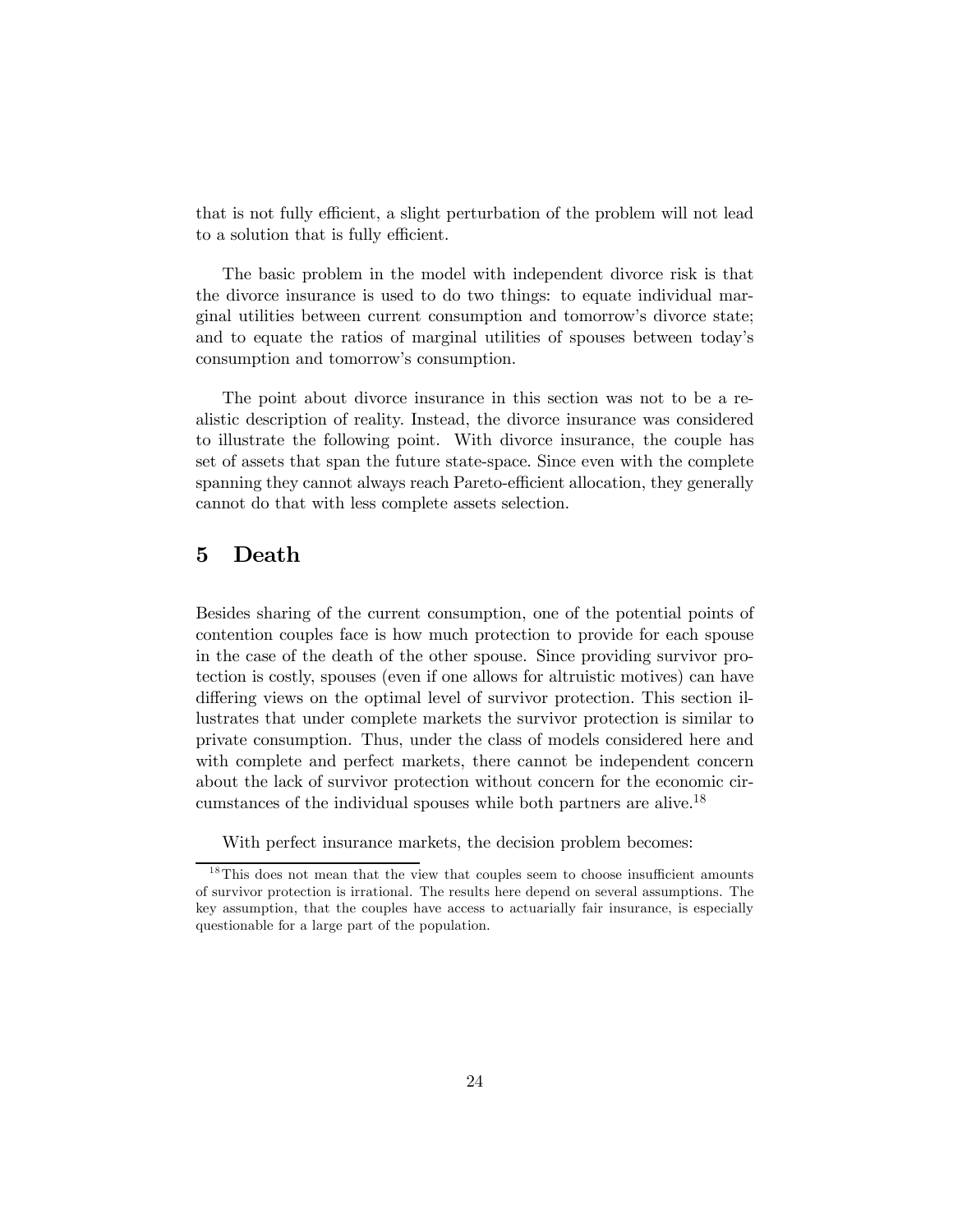$$
V_t^m(A_t) = \max_{\substack{c_t^m, c_t^f, A_{t+1}, \\ I_{t+1}^m, I_{t+1}^f}} u_t^m(c_t^m) + (1 - p_{t+1}^m - p_{t+1}^f - p_{t+1}^{mf}) V_{t+1}^m(A_{t+1}) + p_{t+1}^m \tilde{V}_{t+1}^m(I_{t+1}^m)
$$

subject to

$$
A_t = c_t^m + c_t^f + \frac{(1 - p_{t+1}^m - p_{t+1}^f - p_{t+1}^m)A_{t+1}}{(1 + r_t)} + \frac{p_{t+1}^m I_{t+1}^m}{(1 + r_t)} + \frac{p_{t+1}^f I_{t+1}^f}{(1 + r_t)}
$$

$$
u_t^f(c_t^f) = V_t^f(A_t) - (1 - p_{t+1}^m - p_{t+1}^f - p_{t+1}^m)V_{t+1}^f(A_{t+1}) - p_{t+1}^f \tilde{V}_{t+1}^f(I_{t+1}^f),
$$

where  $p_{t+1}^f$  is the probability of the wife becoming a widow (and being alive),  $p_{t+1}^{mf}$  is the probability of both spouses dying before next period,  $I_t^f$ is life insurance protection protecting the wife and  $A_t$  is now an annuity that ceases to pay when one partner dies.<sup>19</sup> Note, that for simplicity, the altruistic motives are assumed away from the specification.<sup>20</sup>

Theorem 6. (Limited efficiency of survivor protection) In the optimum, neither spouse would like to trade his or her current period consumption for more survivor protection.

#### **Proof:** Follows trivially from the first order condition for the optimum.■

The key intuition that drives the difference between mortality and divorce risk is that once spouses make their decisions about their consumption allocations at period  $t+1$  the survivor protection that they had for that period  $t + 1$  is just an sunk investment that did not pay off, while the divorce allocation can be seen as affecting the allocation (e.g. through threat points like in Nash-bargaining).

One of the key assumptions of the partial efficiency result is the ability to adjust the level of life-insurance protection and annuity holdings each period with actuarially fair pricing. A key feature in the real world of these

<sup>&</sup>lt;sup>19</sup>The choice of  $A_t$  as an annuity product instead of regular savings account is just to save on notation. As always, the choice of which group of assets to characterize a completely spanned state-space allocation is completely irrelevant for substantive purposes.

 $^{20}$ If altruistic motives for survivor protection were to be included, then also altruistic motives for current period consumption should be included for avoid biasing the model. With altruistic motives, the interpretation of results would always hinge on whether the altruistic motives between spouses are stronger when spouses are both alive or for survivor protection.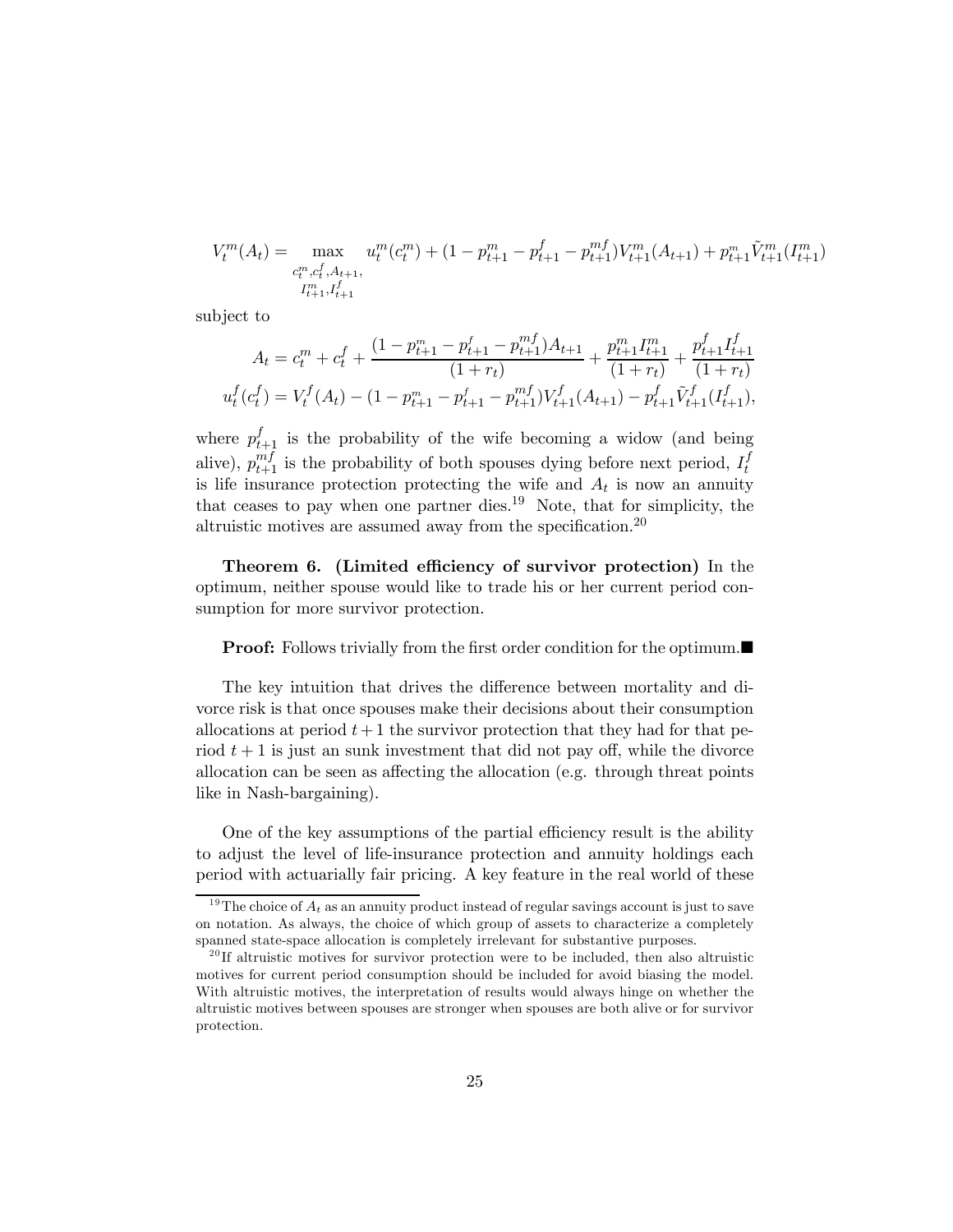life-contingent insurance products is that the required transactions to do this are not necessarily available. Typically an annuity or life-insurance contract is a long-term contract that cannot be undone in the next period without non-trivial financial penalties.<sup>21</sup> Unfortunately, the analysis of longer term contracts is very complicated in the current setting because a purchase of long term contract implies non-negativity constraints on the future allocations (since the purchase of more life-insurance protection is a possibility in the future but the reverse transaction might not be available). Whether (a modified version of) Theorem 6 holds with long-term contracts is left as an open research question.

### 6 Conclusion

This paper provides starting-point for further research. The theoretical results identified in this paper could be taken to data to test the model of family decision-making presented here against more restrictive models (singleutility-function view of household) or more general models (non-cooperative models of household). The results could also easily be extended to consider risk more generally than is done in this paper.

The main conclusion of this paper is that at least in theoretical model of family decision-making the inability to commit across time matters for economic efficiency. The use of seemingly dominated assets can be explained as an attempt to overcome the problems related to incomplete commitment. Theorem 3 also provides an added justification why divorce as a phenomen can lead couples to save more than they would otherwise do. This justification has nothing to do with the traditional "saving for the rainy day" argument for increased savings (self-insuring against divorce). Instead, it is shown that the fact that the divorce threat-points affect the balance of power within the family while still married can lead to higher saving through an effect that is analogous to decrease in the return on the assets. In Theorem 4, it is shown that in a simple model a stylized common-law divorce property division regime is likely to lead to an efficient solution. This results can be viewed as an extension of Coase's Theorem: in absence of transaction cost

<sup>&</sup>lt;sup>21</sup>A purchase of annuity is often done in relation of conversion of pension wealth to an annuity stream at retirement. This choice cannot often be undone. Adverse selection concerns are one obvious plausible reason why the perfect access period-to-period markets with actuarially fair pricing are not necessarily very accurate description of the reality for many households.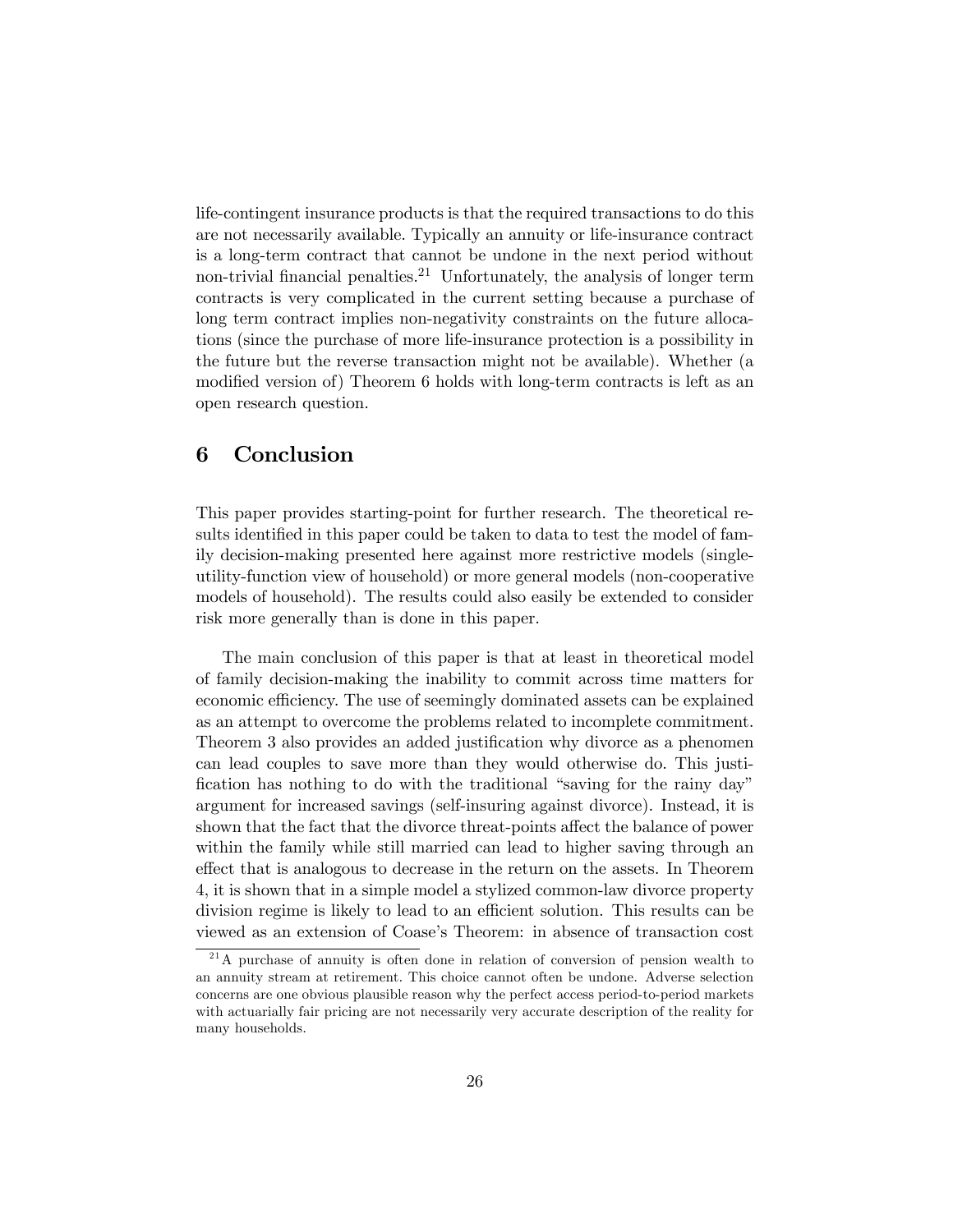assigning property rights leads to a Pareto-efficient outcome. However, this results is shown to depend on the assumption of no exogenous divorce risks. Taking into account this caveat and also taking into account the possible differing distributional impact of different divorce regimes means that the superiority of common-law over community property regime in the theoretical model should be taken only as a tentative result. Further research on the optimal divorce property division regimes is clearly needed.

# 7 Appendix: Proofs of Selected Propositions

### 7.1 Proof of Lemma 0

Lemma 0. Any one of the following assumptions is sufficient for Assumption 1 to be satisfied:

- a) Value functions are independent of wealth for one the spouses:  $V_t^{f'} = 0$  $\forall t, A_t \text{ or } V_t^m = 0 \ \forall t, A_t.$
- b) Two period world and wealth good for both in second period: let  $T = 2$ and let the second period solution be characterized by a sharing rule for wealth:  $c_2^m = \psi_2(A_2)$  and  $c_2^f = A_2 - \psi_2(A_2)$ . Furthermore let  $0 \leq \psi_2 \leq 1$ .
- c) T-period world, with last period described as in b) and letting the series of functions  $V_t^f(A_t)$  satisfy following conditions:  $V_t^{f'} \geq 0, V_t^{f''} \leq 0$  $\forall t, A_t$  and

$$
(1 + r_t)V_{t+1}^{f'}(A) \ge V_t^{f'}(A) \,\forall t, A.
$$

- d) Like c), but applying the restrictions on  $V_t^m(A)$ -functions.
- e) CRRA-utilities and outside options in repeated Nash-bargaining: Let Assumptions 2-5 hold.
- f)  $V_t^m \geq 0$  and  $V_t^m \leq u_t^{m}$   $\forall t$  in the solution; or equivalently  $V_t^{f'} \geq 0$  and  $V_t^{f'} \leq u_t^{f'} \ \forall t$  in the solution.

### Proofs: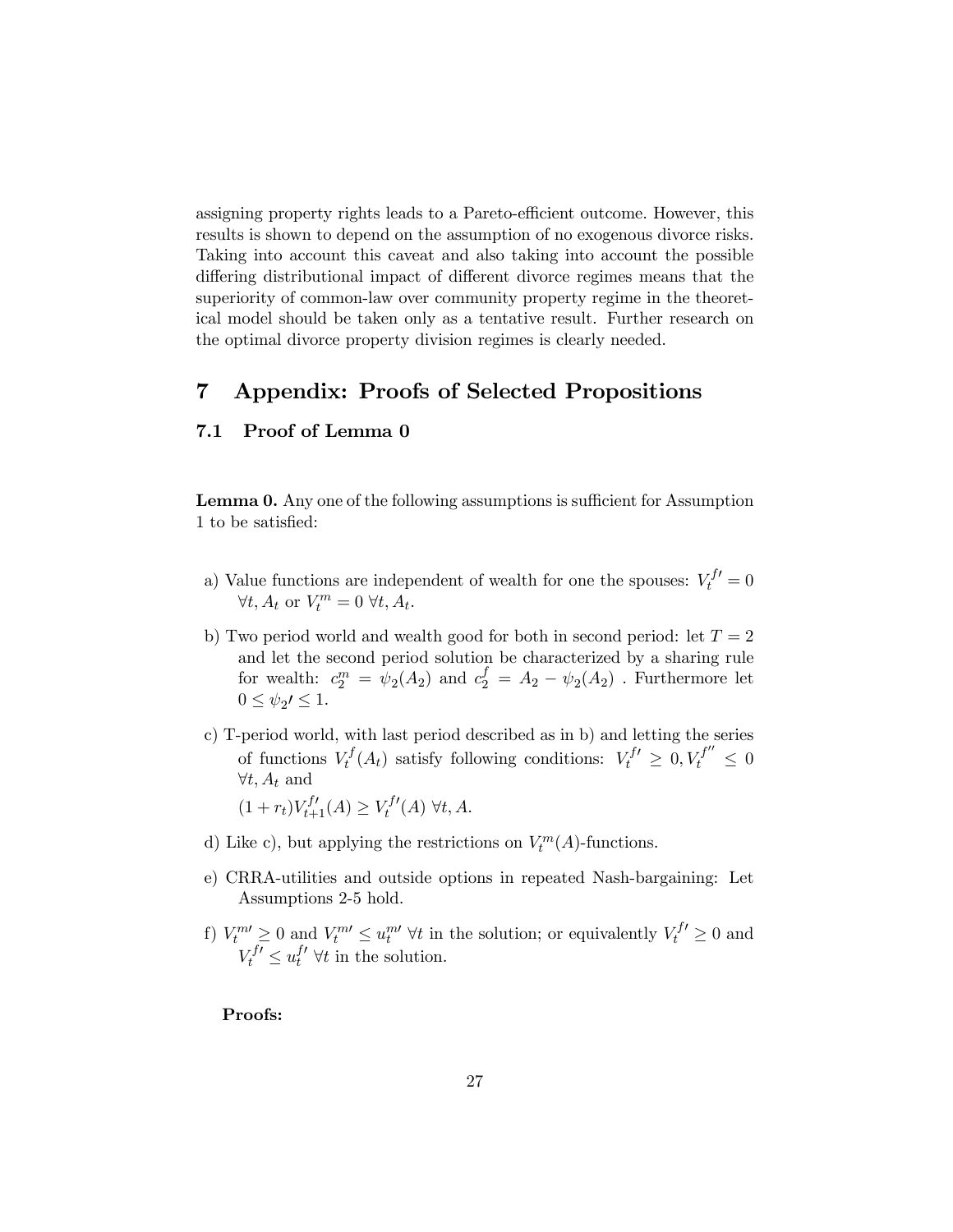- a) Direct consequence of envelope theorem and the first order conditions yielding  $V_t^{m\prime} = u_t^{m\prime} - \frac{u_{t+1}^{m\prime}}{u_{t+1}^{f\prime}} V_t^{f\prime}$ .
- b) Under the assumptions,  $V_2^m(A_2) = u_2^m(\psi_2(A_2))$  and  $V_2^f(A_2) = u_2^f(A_2 \psi_2(A_2)$ ). Therefore  $V_2^{m} \ge 0$  and  $V_2^{f'} \ge 0$  iff  $0 \le \psi_2 \le 1$ .
- c) By induction. Since last period is like period 2 in b) the claim holds for last period. Now, the first order condition of the problem yields  $u_{t+1}^{m} - \frac{u_t^{m}}{1+r_t} = (\lambda_{t+1} - \lambda_t) V_{t+1}^{f'}$ . Using the fact that by induction assumption  $V_{t+1}^{f'} \le u_{t+1}^{m'}$  this can be manipulated to yield  $\frac{u_t^{f'}}{1+r_t} \ge V_{t+1}^{f'}$ . Now using the assumption on the inequalities that  $V^f$ -functions will satisfy, concavity of  $V^f$  and the fact  $A_{t+1} \leq A_t$  yields  $u_t^{f'} \geq (1 +$  $(r_t)V_{t+1}^{f'}(A_{t+1}) \geq V_t^{f'}(A_{t+1}) \geq V_t^{f'}(A_t)$ . By the calculation done in a) this means that claim holds.
- d) Same as c), except with roles of  $m$  and  $f$  reversed.
- e) Follows from the positivity of  $\gamma_j$  and  $\delta_j$  constants in Lemma A2.
- f) Follows from the same calculation as a).

### 7.2 Proof of Theorem 3

Theorem 3 is proved in by first stating and proving two lemmas.

Lemma A1. Let assumptions 2-4 be satisfied. The Nash-Bargaining problem in period t can be written as:

$$
\max_{c_t^m, c_t^f, A_{t+1}} \left( \left( \frac{1}{(1 - \theta^m)} (c_t^m)^{1 - \theta^m} + \sum_{k=t+1}^T (\beta^m)^{k-t} (\gamma_k A_{t+1})^{1 - \theta^m} \right) - A_t^{1 - \theta^m} \tilde{v}_t^m \right) \times \left( \frac{1}{(1 - \theta^f)} \left( \left( c_t^f \right)^{1 - \theta^f} + \sum_{k=t+1}^T (\beta^f)^{k-t} (\delta_k A_{t+1})^{1 - \theta^f} \right) - A_t^{1 - \theta^f} \tilde{v}_t^f \right)
$$

subject to  $A_t = c_t^m + c_t^f + \frac{A_{t+1}}{(1+r)}$  $\frac{1}{(1+r_t)},$ 

for some constants  $\tilde{v}_t^m$  and  $\tilde{v}_t^f$  and series of constants  $\gamma_k$  and  $\delta_k$ .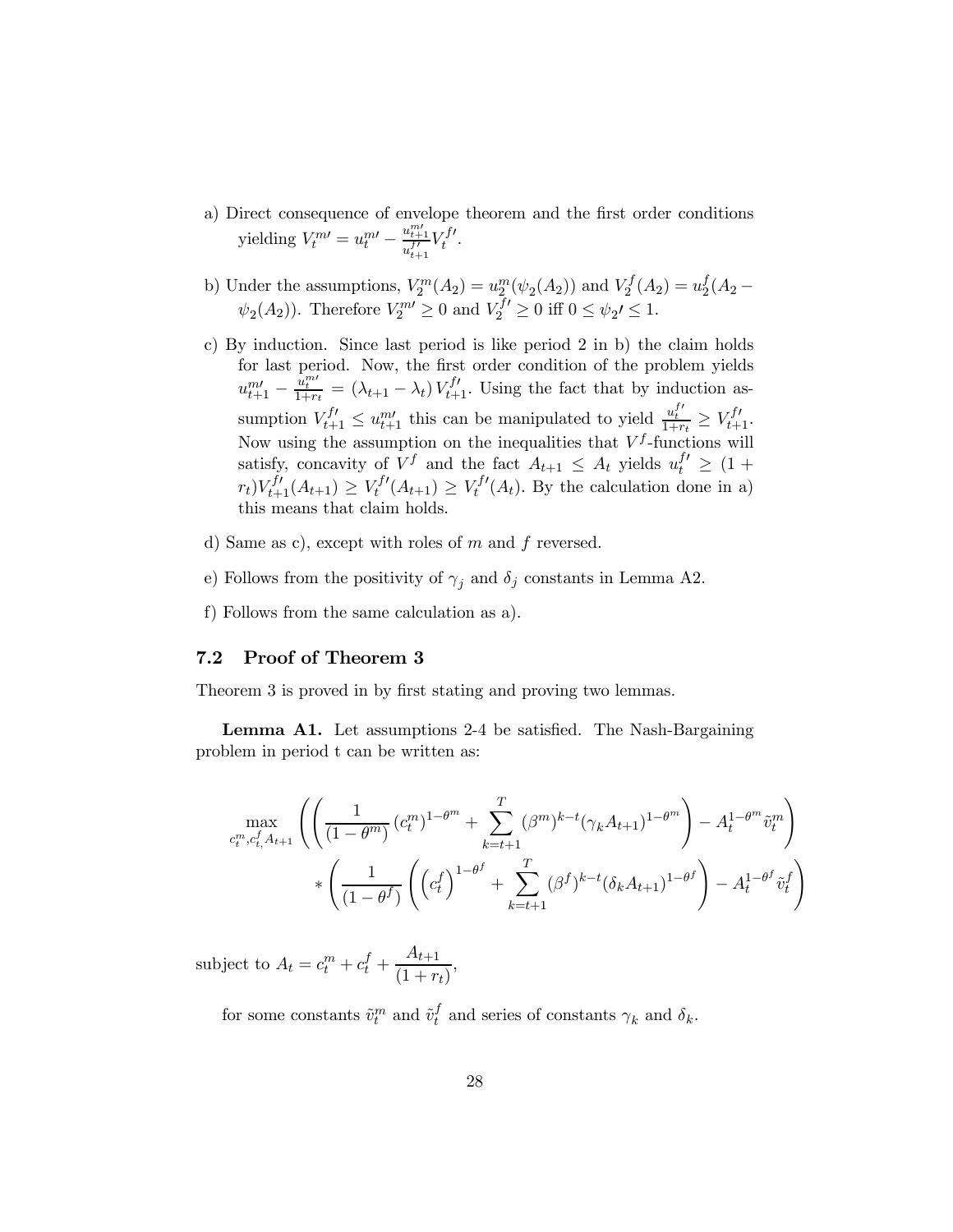Proof: Consider first the outside for the husband:

$$
\tilde{V}_t^m(A_t) = \max_{\{\tilde{c}_i^m\}_{i=t}^T} \frac{1}{1 - \theta^m} \sum_{k=t}^T (\tilde{\beta}^m)^{k-t} (\tau_k^m \tilde{c}_k^m)^{1 - \theta_m}
$$
\nsubject to 
$$
\alpha_t A_t = \sum_{k=t}^T \frac{\tilde{c}_k^m}{\prod_{j=t}^k (1 + r_j)^{j-t}}.
$$

By rewriting the objective as

$$
\tilde{V}_t^m(A_t) = \max_{\{\tilde{c}_t^m\}_{k=t}^T} A_t^{1-\theta_m} \frac{1}{1-\theta^m} \sum_{k=t}^T (\tilde{\beta}^m)^{k-t} (\tau_k^m \frac{\tilde{c}_k^m}{A_t})^{1-\theta_m}
$$

it is easy to see that  $\tilde{V}_t^m(A_t) = A_t^{1-\theta_m} \tilde{V}_t^m(\alpha_t)$ . The outside option value function for the wife is handled similarly. The rest of the proof is a simple induction argument. Consider the Nash-bargaining problem in period T:

$$
\max_{c_t^m, c_t^f} \left( \left( \frac{c_T^m}{(1-\theta^m)} \right)^{1-\theta^m} - A_T^{1-\theta^m} \tilde{v}_T^m \right) \left( \left( \frac{c_T^f}{(1-\theta^f)} \right)^{1-\theta^f} - A_T^{1-\theta^f} \tilde{v}_T^f \right)
$$

subject to  $A_T = c_T^m + c_T^f$ .

By the similar homogeneity argument as in the case of the outside options, the optimum solution for  $\{c_T^m, c_T^m\}$  is just a linear scaling of the optimal solution in the case where  $A_T = 1$ . The induction step, assuming that the claim holds for period  $t+1$ , and showing that the claim holds for period t follows using exactly the same homogeneity of the objective function argument as in the period T.

Lemma A2. Let the assumptions 2-4 hold. Consider maximization of the linear combination of life time utilities of spouses (with weight  $\mu_t$  on wife's utility, this being one characterization of a Pareto-efficient solution subject to constraints):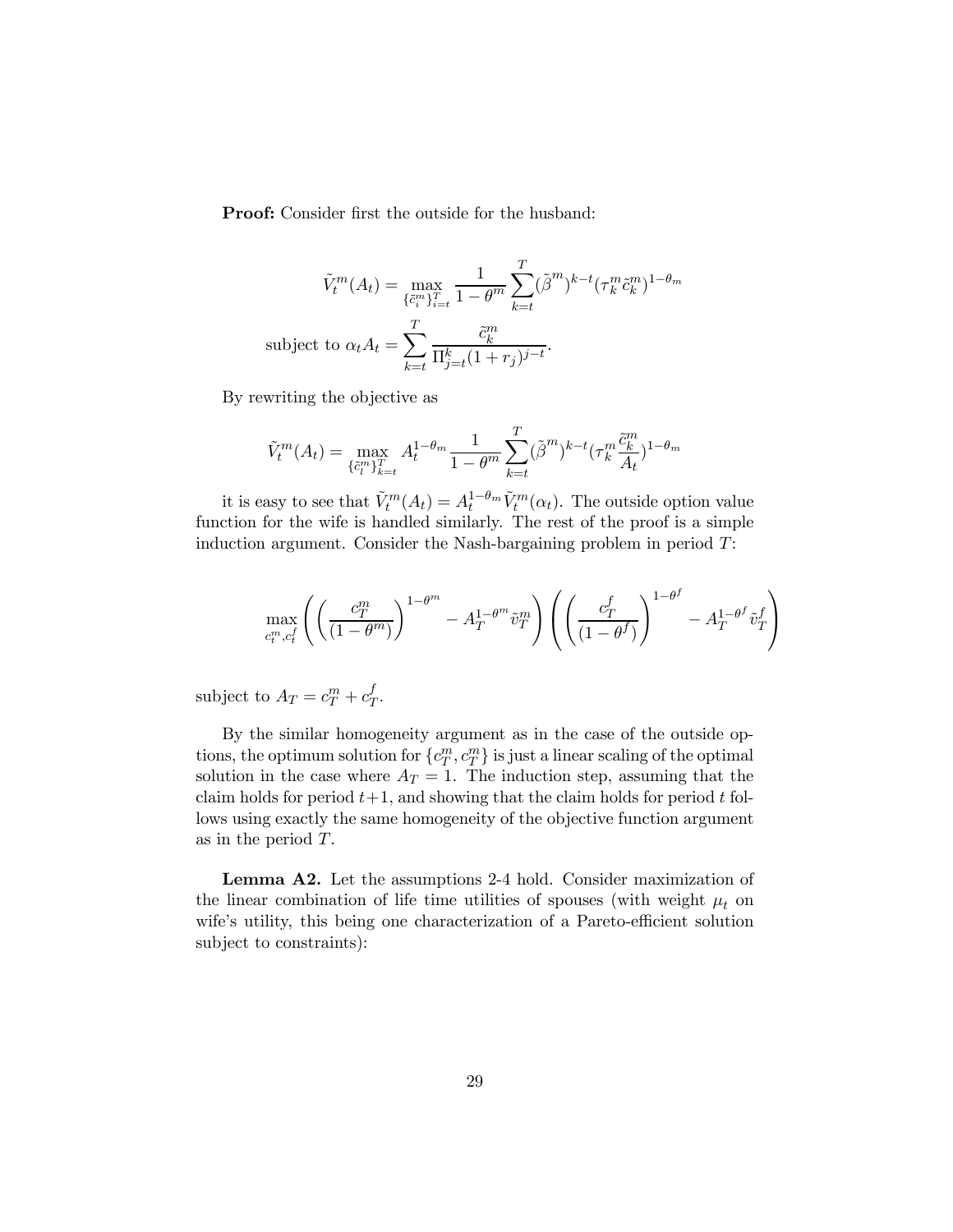$$
W(A_t, \mu_t) = \max_{A_{t+1}, \{c_i^m, c_i^f\}_{i=t}^t} \frac{1}{1-\theta} \left( \sum_{k=t}^T \beta^{k-t} (c_k^m)^{1-\theta} + \mu_t \sum_{k=t}^T \beta^{k-t} (c_k^f)^{1-\theta} \right)
$$
  
subject to  $A_t = c_t^m + c_t^f + \frac{1}{1+r_t} A_{t+1}$   
 $c_j^m = \gamma_j A_{t+1}$   
 $c_j^f = \delta_j A_{t+1},$ 

where  $j = t + 1, ..., T$  and where the series of constants  $\gamma$ ,  $\delta$  satisfy the budget constraint for future periods  $1 = \sum_{k=t+1}^{T} \left( \frac{\gamma_k + \delta_k}{\prod_{j=t+1}^{k} (1+r_j)^{j-t-1}} \right)$  $\setminus$ . For  $\theta > 1$  the savings  $A_{t+1}$  are higher than in the optimal unconstrained solution. For  $\theta = 1$  (log utility) the savings  $A_{t+1}$  are always at the first best level. For  $\theta$  < 1 the savings  $A_{t+1}$  are lower than in the optimal unconstrained solution.

Proof: Substitute the constraints for future consumption into the objective and consider the first order condition:

$$
c_t^m = \mu_t^{-1/\theta} c_t^f
$$
  
\n
$$
c_t^m = (1 + r_t)^{-1/\theta} A_{t+1} * \omega_t^{-1/\theta}
$$
  
\nwhere  $\omega_t = \sum_{k=t+1}^T \beta^{k-t} \gamma_k^{1-\theta} + \mu_t \sum_{k=t}^T \beta^{k-t} \delta_k^{1-\theta}$ 

The second part of the claim is immediate from above: in the case of  $\theta = 1$  the choice of the coefficients does not affect the savings level.<sup>22</sup> Next consider the case where  $\theta > 1$  and consider  $\omega_t$  as a function of  $(\gamma_k, \delta_k)_{k=t+1}^T$ . Subject to the constraint  $1 = \sum_{k=t+1}^{T} \left( \frac{\gamma_k + \delta_k}{\prod_{j=t+1}^k (1+r_j)^{j-t-1}} \right)$  $\setminus$ , the function  $\omega_t$  has an unique minimum (since it is a convex function) at the choice  $(\gamma_k, \delta_k)_{k=t+1}^t$  that correspond to the unconstrained optimal solution of joint utility maximization. This fact, budget constraint and the first order conditions imply that for any feasible choice of  $(\gamma_k, \delta_k)_{k=t+1}^t$  the wealth holdings in period  $t+1$  will be higher than in the unconstrained optimum. For  $\theta < 1$ , similar reasoning will imply that the capital stock in period  $t+1$  will be lower than in the unconstrained optimum (since  $\omega_t$  now is a concave function).

 $^{22}$ Naturally, a separate treatment of the log-utility would confirm this result.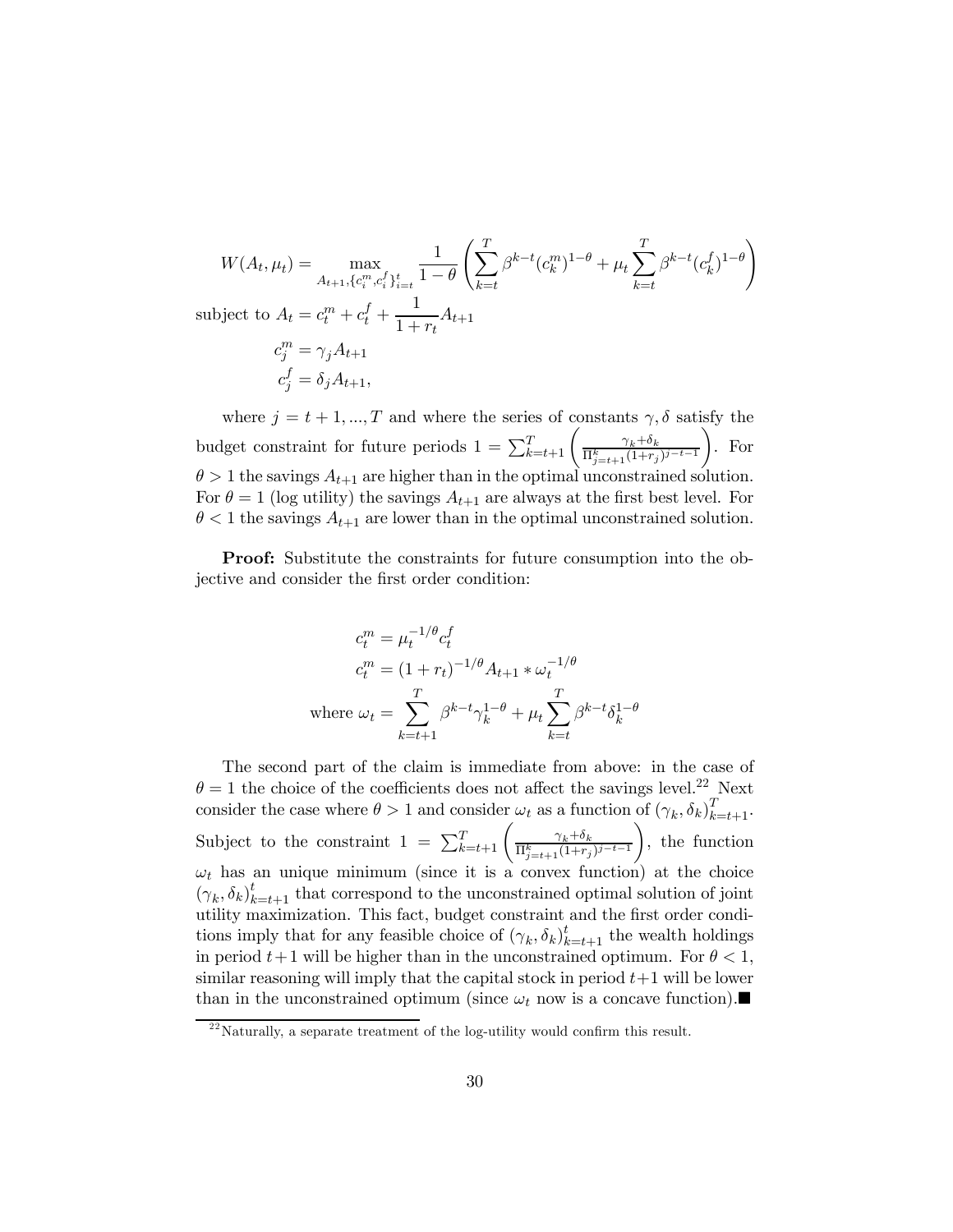Theorem 3 (from the main text): Let assumptions 2-5 hold. The inability to commit across periods implies higher wealth holdings in every period after initial period (more savings) if  $\theta > 1$ . For  $\theta = 1$  (log utility) the level of savings is unaffected by the inability to commit. For  $\theta < 1$  the inability to commit decreases savings in every period.

Proof: Application of Lemmas A1 and A2. By Lemma A1 the problem in any period can be written as Nash-Bargaining with future consumption allocation being a linear transformation of tomorrows wealth. Since any Nashbargaining solution is Pareto-efficient (with respect to constraints) Lemma A2 applies here for some  $\mu_t$ . To prove the theorem, it now suffices to notice that under the assumption of equal discount rates and  $\theta$ -parameters for spouses, any fully Pareto-efficient solution will imply same levels of wealth holdings, so the fact that the fully efficient (with commitment) solution corresponds to a (potentially) different welfare  $\mu_t$  becomes irrelevant.

## References

- [1] Attanasio, Orazio P. and José-Víctor Ríos-Rull (2000): Consumption Smoothing and Extended Families. Unpublished mimeograph, University College London.
- [2] Aura, Saku (2001): Does the Balance of Power with a Family Matter: the Case of the Retirement Equity Act. IGIER Working Paper no. 202.
- [3] Becker, Gary S. (1973): A Theory of Marriage: Part I. Journal of Political Economy, Volume 81, Issue 4.
- [4] Browning, Martin (2000): The Saving Behaviour of a Two-person Household. Scandinavian Journal of Economics, Volume 102, Issue 2.
- [5] Chiappori, Pierre-André (1988): Rational Household Labor Supply. Econometrica, Volume 56, Issue 1.
- [6] Cubeddu, Luis and José-Víctor Ríos-Rull (1997): Marital Risk and Capital Accumulation. Federal Reserve Bank of Minneapolis.
- [7] Dnes, Antony W. (1999): Applications of economic Analysis to Marital Law: Concerning a Proposal to Reform the Discretionary Approach to the Division of Marital Assets in England and Wales. International Review of Law and Economics, Volume 19.